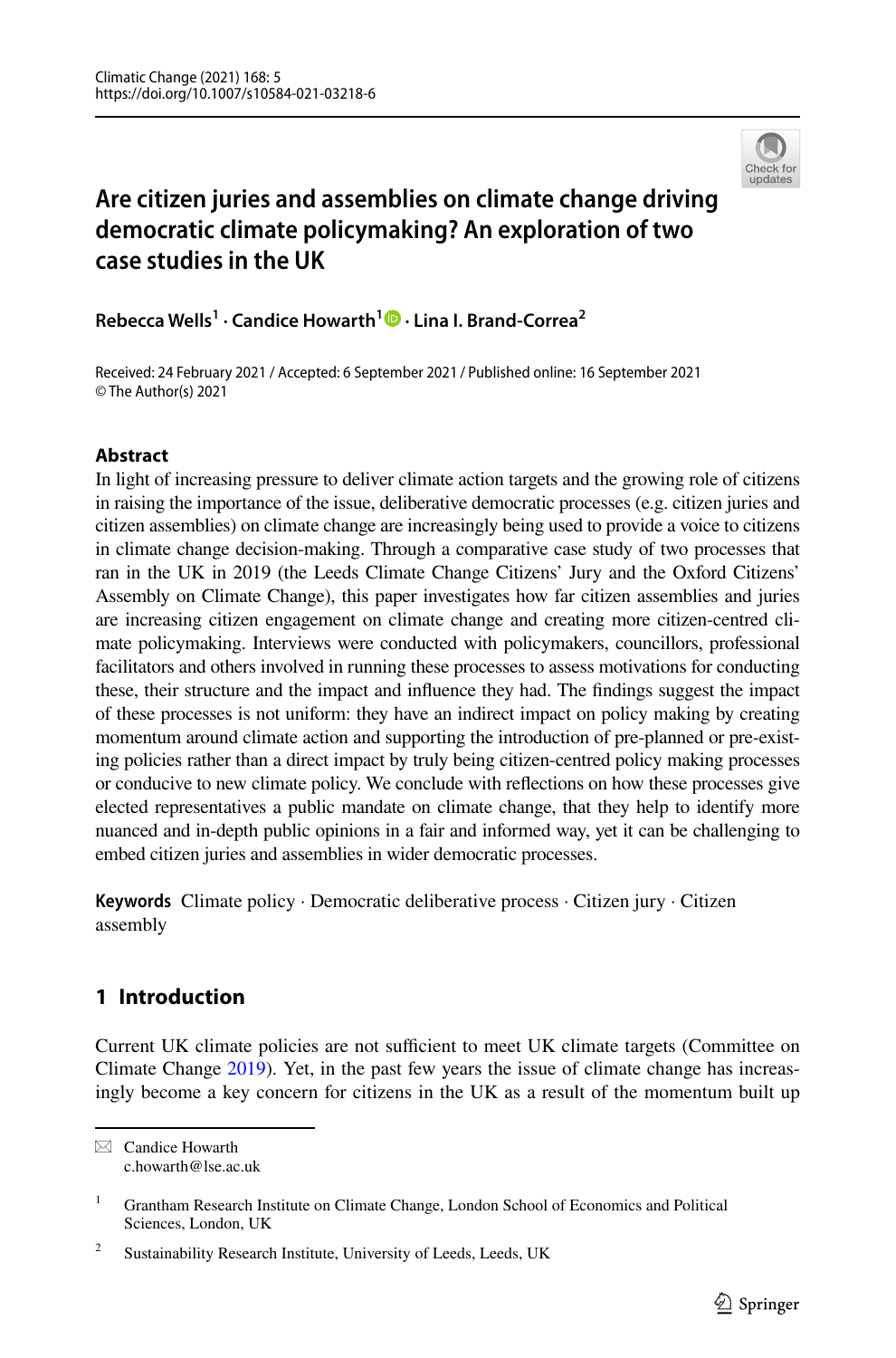after the 2018 report on *Global Warming of 1.5* °C by the Intergovernmental Panel on Climate Change (IPCC), subsequent movements such as the Climate School Strikes and Extinction Rebellion (XR) (Rode [2019](#page-20-0)) and the growing number of climate emergency declarations worldwide. A global survey of public attitudes conducted in 2020 by UNDP showed that over 64% of people worldwide recognise that climate change is a global emergency (UNDP  $\&$  University of Oxford [2021\)](#page-20-1), and a UK survey conducted in October 2019 found that when asked what the UK's most important issue to tackle in the next 20 years, climate change had become one of the two most frequently mentioned responses in comparison to being  $13<sup>th</sup>$  three years before. Additionally, the survey found that the UK government was assigned the main responsibility to prepare the country for climate change and mitigate it (Steentjes et al. [2020](#page-20-2)). This suggests that citizens are becoming increasingly concerned about climate change, with growing support for climate decision-making to be informed by public opinion (Sandover et al. [2021;](#page-20-3) Steentjes et al. [2021](#page-20-4)) and that there is a desire for the government to take the lead on tackling it, building up pressure for politicians and policymakers to adopt more stringent climate policies (Steentjes et al. [2020\)](#page-20-2).

Citizen juries and assemblies on climate change are increasingly being run at every level of governance in the UK, from the frst conducted in Camden (July 2019) to the national level UK Climate Assembly (January-May 2020). They were promoted since the wave of climate emergency declarations began in Bristol in 2018, and to date (February 2021) there have been over twenty climate-related mini-publics and other forms of participatory engagement on climate change in the UK (Howarth et al. [2021\)](#page-19-1). It has been argued that these deliberative tools are a method for increasing citizen engagement, bridging the gap and building trust between the scientifc, political and social consensus on climate change and increasing the democratic legitimacy of climate policies by creating more citizen-centred policymaking (Willis [2020;](#page-21-0) Kythreotis et al. [2019](#page-19-2); Howarth et al. [2020](#page-19-3); Smith and Wales [2000;](#page-20-5) Willis [2018;](#page-21-1) Devaney et al. [2020](#page-19-4); Capstick et al. [2020](#page-18-0)). They are particularly important in the continuously evolving landscape of climate emergency declarations and resulting climate action plans requiring 'new forms of democratic legitimacy' which are increasingly concerned with embedding social justice and equity dimensions (Rode and Flynn [2020](#page-20-6): 9). However, as citizen juries and assemblies on climate change only emerged in the UK in 2019, little research has been conducted into the extent to which these processes actually have an impact and promote broader citizen engagement on climate change policymaking. Thus, through a comparative case study of the Oxford Citizens' Assembly on Climate Change and the Leeds Climate Change Citizens Jury, this paper investigates how these processes may difer in practice, the impact they are having on policy and how they are engaging the public into climate change debates.

#### <span id="page-1-0"></span>**2 Literature review**

#### **2.1 The case for more public participation on climate change policymaking**

Many scholars have argued that increased public participation in climate policy formulation is required in order to help bridge the gap between the scientifc and social consensus on climate change, increase authorities' awareness of the wider public mandate for action on climate change and increase the legitimacy of climate policies (Willis [2020](#page-21-0); Kythreotis et al. [2019](#page-19-2); Howarth et al. [2020\)](#page-19-3). Whilst politicians are aware of what protestors and activists think, they lack a clear sense of the wider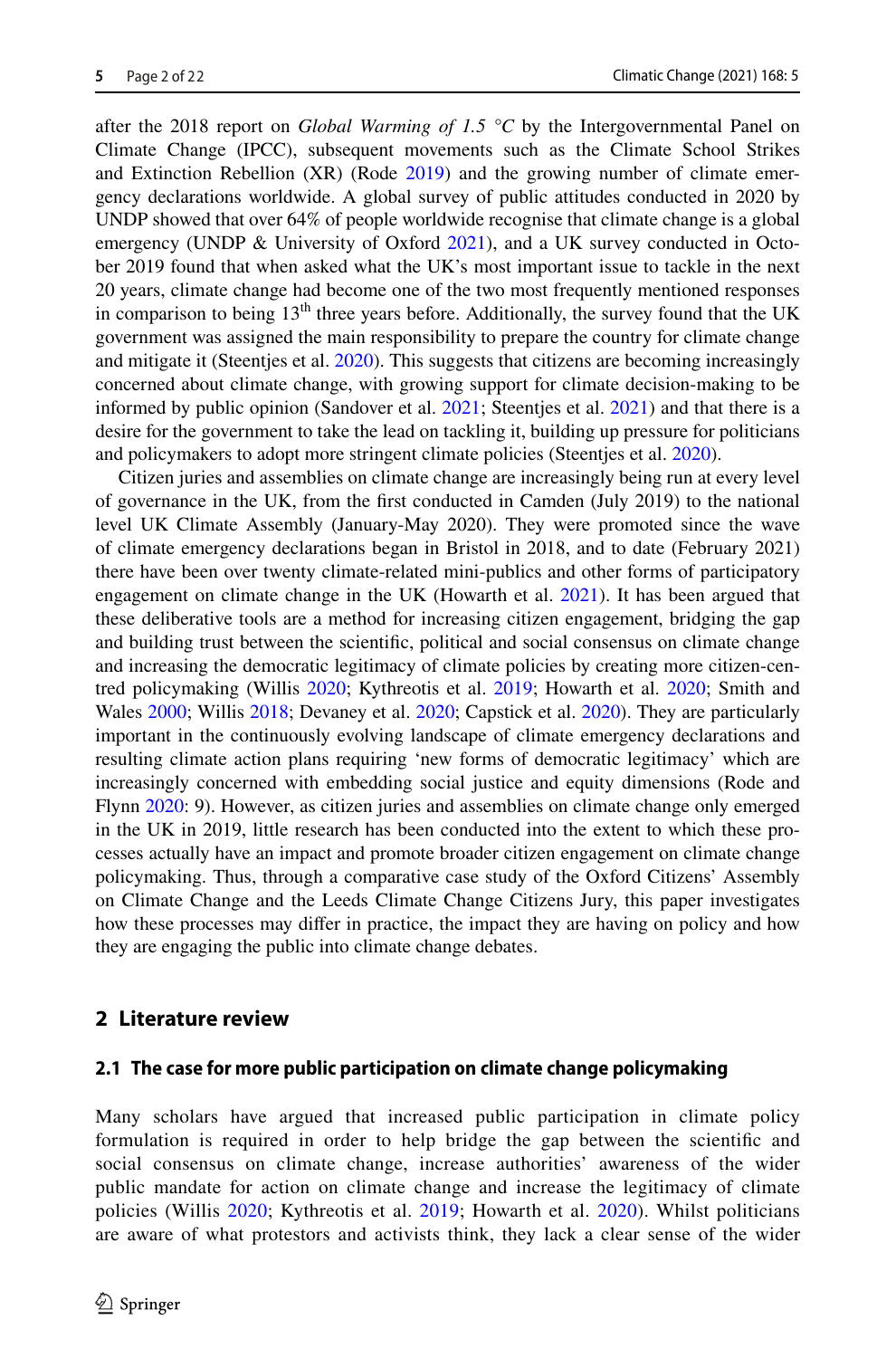public mandate for climate action and face constraints such as lobbying by powerful corporations and 5-year electoral cycles, preventing them from proposing the bold changes required to address climate change (Extinction Rebellion Citizens' Assemblies Working Group [2019](#page-19-5); Willis [2019](#page-21-2)). Additionally, although climate change is a complex issue laden with scientifc and technical detail, policy options for tackling it ultimately present complex (moral) choices among interests and values, making policy choices contentious along political, social, cultural and economic lines (Dietz and Stern [2008\)](#page-19-6). However, the specifc ways in which climate change should be tackled are still very contentious. The literature on deliberative democracy has highlighted processes such as citizens assemblies and juries as particularly appropriate to deal with very political and even moral considerations. It is argued that the deliberative element of these types of processes encourages listening to diferent points of view and seeking points of consensus, moving participants beyond the polarised nature of current politics (Dryzek [2005](#page-19-7); Dryzek et al. [2019](#page-19-8)). In fact, citizen's assemblies have already been used in the past for this purpose, with examples showing how they can largely refect the views of the population as a whole (e.g. in the case of abortion legislation in Ireland) (Farrell et al. [2020\)](#page-19-9). For example, the Irish Citizens' Assembly (2016) considered abortion legislation, a very contentious and divisive issue. It recommended amending the Irish constitution to repeal the eighth amendment, which made abortion in Ireland illegal except for under specifc circumstances. The Assembly's recommendation was arguably instrumental in opening the door for a referendum on abortion, in which the Irish people accepted the recommendation of the Assembly and voted to allow it, with the outcomes being strikingly similar to that of the Assembly 2 years before (McKee [2018\)](#page-19-10). Therefore, decisions should not be taken exclusively by experts but rather discussed and negotiated in the political arena, with both elected representatives and the public at large (Howarth et al. [2020\)](#page-19-3).

Despite these challenges, until recently few attempts have been made to engage citizens or local areas in the need for, or benefts of, the transition to a zero-carbon, resilient society (Willis [2019\)](#page-21-2). When policies are constructed without public engagement and support, the legitimacy of formal climate policy decisions may be undermined and there is a risk of public resistance. For example, the 'gilets jaunes' protests in 2019 emerged in France after the introduction of a fuel tax which was felt to disproportionately impact low-income households (Chrisafs [2018](#page-19-11)). Furthermore, there is evidence that when climate policy design does not take procedural justice into account (including proper participation options for afected communities), their outcomes are indeed unjust and socially negative (Lamb et al. [2020](#page-19-12)). Thus, many argue that citizens should be involved in shaping climate policy (Dietz and Stern [2008;](#page-19-6) Capstick et al. [2020](#page-18-0); Niemeyer [2013;](#page-20-7) Kythreotis et al. [2019;](#page-19-2) Svara and Denhardt [2010\)](#page-20-8).

#### **2.2 Citizens' assemblies and juries: tools for including the public in decision‑making on climate change**

Interest in deliberative democratic processes has grown as a result of discontent with the confrontational and manipulative elements of current democratic practices and political discourses (Smith and Wales [2000](#page-20-5)). Their proponents argue that deliberative processes reduce polarisation of views on climate change (Ghimire et al, [2021\)](#page-19-13) and improve the legitimacy and the quality of outcomes because, through meaningful deliberation, people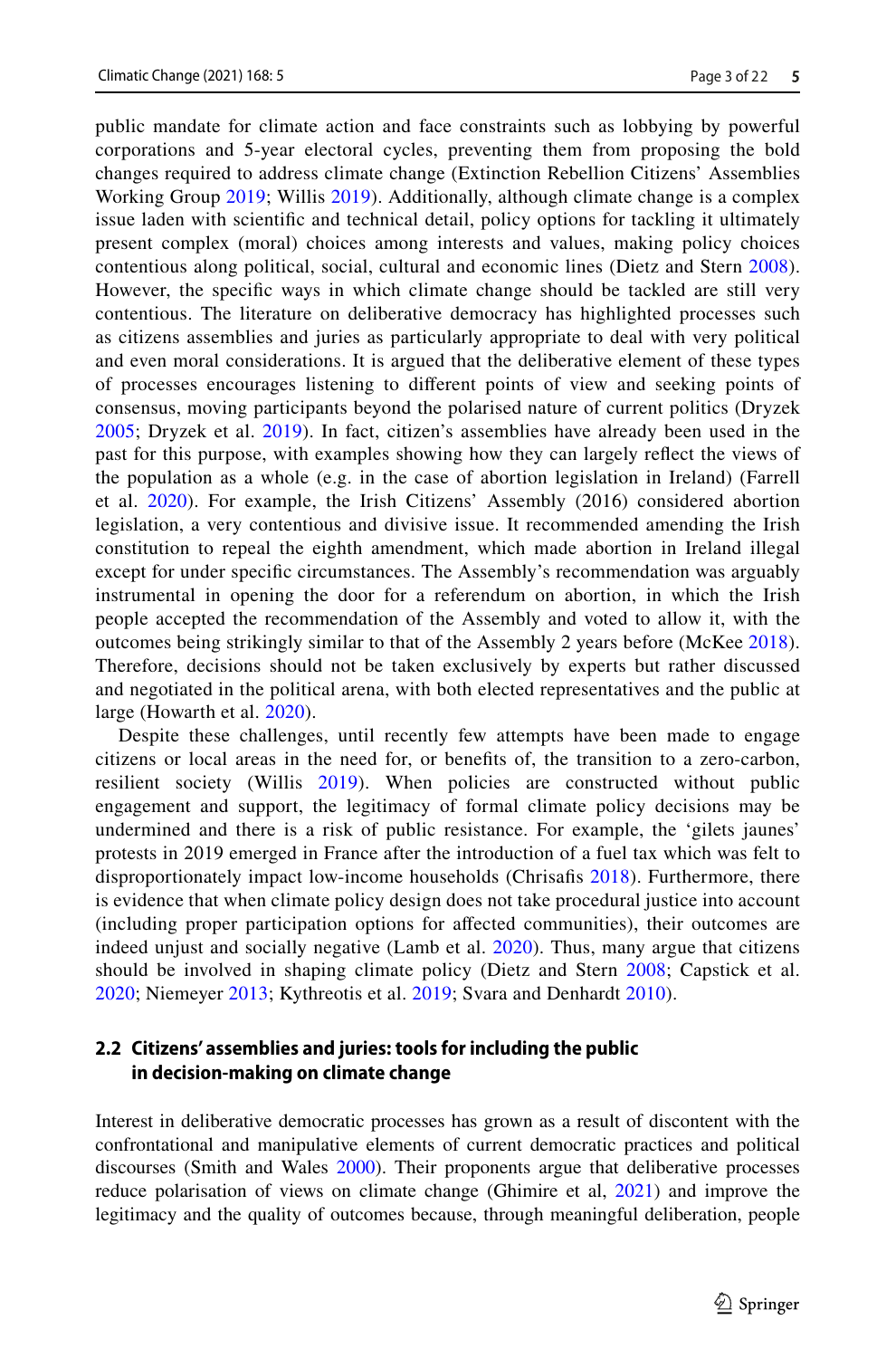engage in providing each other with compelling reasons to support or oppose particular proposals (Lafont [2017](#page-19-14)).

Citizen Assemblies and Juries, commonly called 'mini-publics', work very similarly. They are often commissioned, usually an institution with decision-making capacity (e.g. a local authority, national government or a regulatory body), and are composed of a randomly selected inclusive group of citizens, small enough to be genuinely deliberative. Citizen assemblies usually include 50–160 people, whereas citizen juries tend to include 12–30 people making them a smaller and therefore cheaper option (Bryant [2019](#page-18-1); Roberts and Escobar [2015\)](#page-20-9). An independent oversight panel or advisory board made up of key stake-holders is often set up to oversee the process (Wakeford et al. [2015\)](#page-21-3). Participants receive expert information on a particular issue, cross-examine experts and deliberate with each other discussing diferent perspectives and trade-ofs and come up with informed and considered recommendations of how to deal with that issue (Goodin and Dryzek [2006](#page-19-15); Smith and Wales [2000;](#page-20-5) Roberts and Escobar [2015](#page-20-9)). The cost of running these processes can vary significantly (e.g. from £25,000 for small scale up to £500,000 for the UK Climate Assem-bly: Involve [2020a,](#page-19-16) [b\)](#page-19-17) depending on the number of participants, the facilitator commissioned to design and deliver, whether it is run online, incentives for participants, the extent of external public engagement and communication and the budget available (Shared Future [2019\)](#page-20-10). The outcomes of these processes depend on the purpose they were commissioned for, how they were designed and delivered (see examples of diverse practices run locally in Brent, Newham, Camden, Leeds and Oxford: Bryant and Stone [2020](#page-18-2)).

Deliberative democracy tools can be used to engage with citizens by creating a structured dialogue between citizens, experts and politicians in order to chart a collaborative way forward on climate change (Howarth et al. [2020;](#page-19-3) Willis [2020](#page-21-0)). Carpini et al. [\(2004](#page-18-3)) argue that well-structured deliberation is expected to produce a number of positive democratic outcomes (e.g. enhancing faith in the democratic process, creating more informed political decision-making with public evidence and increasing the legitimacy of policies) which can help address several issues stalling stronger climate policy action, as well as making sure climate policies result in more just social outcomes.

The outcomes of these processes are shaped by the motivation for them being commissioned, the stage in the decision-making process at which they are commissioned and how they are designed and delivered in practice (Bryant and Stone [2020](#page-18-2)). Research into how the outputs of deliberative tools feed into traditional political structures and the infuence they have on public policy decision-making is limited, and it is difficult to clearly identify the impact that citizen assemblies and juries have, as often the recommendations produced have an advisory role and compete with advice from other groups (Bryant and Hall [2017;](#page-18-4) Flinders [2015](#page-19-18); Font and Smith [2013\)](#page-19-19). Font and Smith ([2013\)](#page-19-19) claim that generally participatory processes only have a limited impact on fnal policies. Although there are instances where recommendations made by citizen juries and assemblies are referenced in and reflected in a council's climate policy, it is difficult to prove whether such policies would have been put in place regardless (Bryant and Stone [2020\)](#page-18-2). Thus, their impact on climate policy is by no means uniform and further research is needed to better ascertain in more detail the specifc value they add.

The infuence of citizens' juries and assemblies on policy is complex with ways in which recommendations are seen as adopted varying: e.g. through an immediate response by the commissioning body, formal acceptance of recommendations by the authority, reference to a recommendation in a policy document/work programme, the actual implementation of the recommendation (Font and Smith [2013\)](#page-19-19), or put for confrmation through a referendum. In addition, they can create a strong political platform for action by providing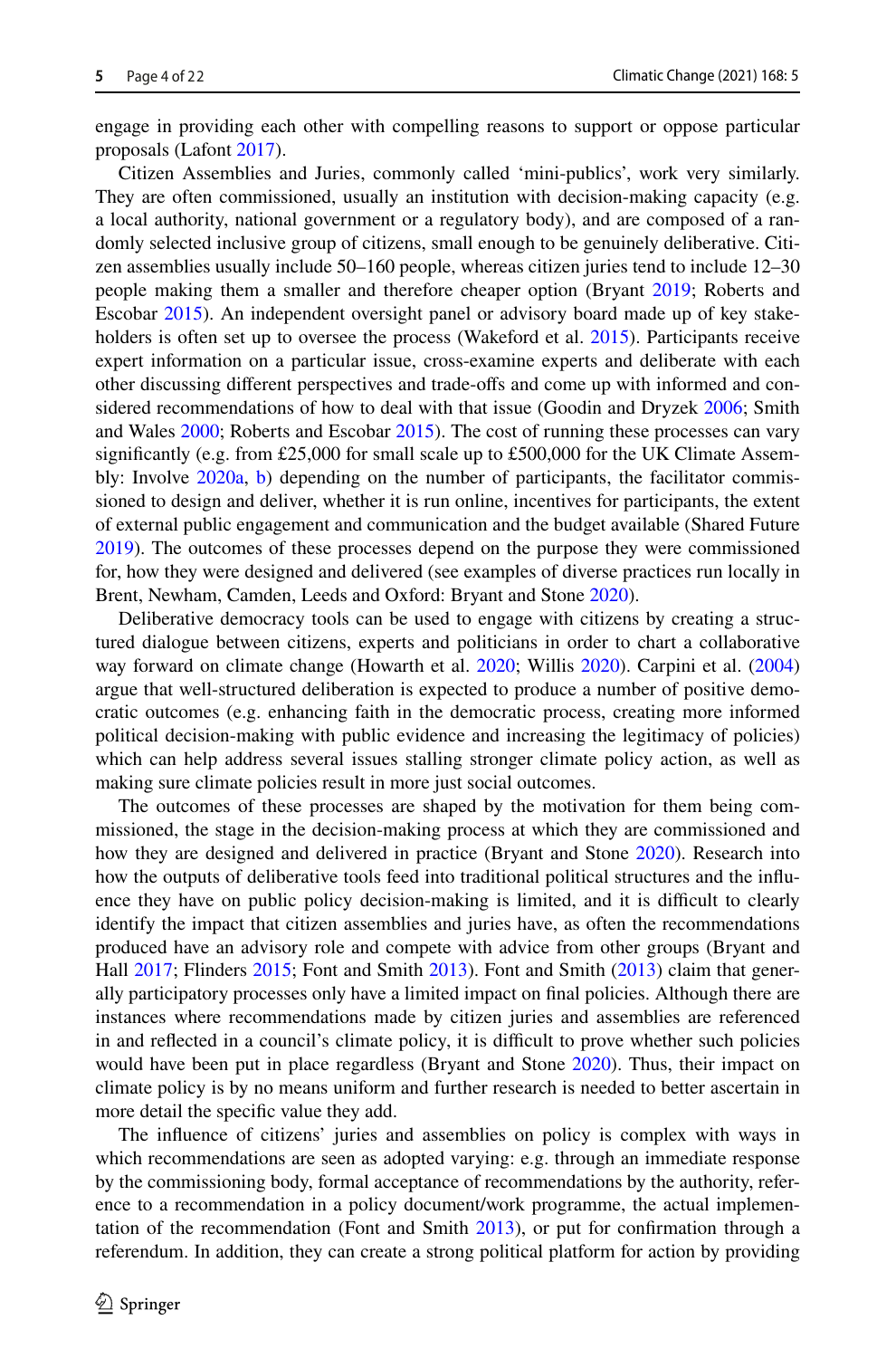elected representatives with a political mandate on climate change which enables them to be more ambitious in their climate action (Bryant and Stone [2020\)](#page-18-2).

#### **2.3 Contribution to broader public engagement on climate change**

Citizen engagement involves collaborating and empowering citizens in decision-making, whereas citizen participation is often used to inform and consult with citizens to gain their views, assistance and support (Svara and Denhardt [2010\)](#page-20-8). The level of citizen engagement can be assessed according to whether citizens have an opportunity to discuss ideas or efforts with other citizens and officials, whether engagement activities are citizen-centred, and whether decision-makers are willing to listen and take the results of the processes into decision-making (Svara and Denhardt [2010\)](#page-20-8). Thus, although citizen juries and assemblies meet many of these criteria, the extent to which decision-makers take the results of the process into account varies, and this paper attempts to assess the impact these processes are having on decision-making in diferent contexts.

Citizen assemblies and juries on climate change can help to identify more nuanced and in-depth public opinions reached in a fair and informed way than is achieved by polling or surveys, testing and discussing a range of approaches to climate action and creating space for public engagement within policymaking by producing a set of prioritised recommendations (Bryant and Stone [2020](#page-18-2)). Therefore, they are a structured way of giving citizens the knowledge required on climate change and supporting them to collectively come up with policy recommendations which demonstrate the public mandate for climate action (Howarth et al. [2020\)](#page-19-3). Additionally, they may increase momentum for action as a mandate put forward in a robust citizen assembly or jury process may be more difficult to dismiss than the ideas of left-leaning environmental campaigners (Bryant [2019\)](#page-18-1).

If well publicised and acted on, citizen assemblies or juries may increase trust in government, a lack of which is a key issue in tackling climate change (Howarth et al. [2020;](#page-19-3) Willis [2020\)](#page-21-0). Yet, many local authorities fail to ignite a wider public conversation around citizen assemblies and juries, and the potential for these processes to be a tool to start or enhance a wider public dialogue on climate change is often neglected (Bryant and Stone [2020\)](#page-18-2). Public engagement beyond the formal process of the citizen jury or assembly such as through media coverage of process and follow-up events can contribute to engaging and communicating with the public more deeply on the outcomes of the process and can provide a means whereby decision-makers working on climate change can be held to the recommendations made (Delap [2001](#page-19-20); Devaney et al. [2020](#page-19-4); Capstick et al. [2020](#page-18-0)). For example, in France a large proportion of the population engaged with their national climate assembly through the media, generating a broader national debate, resulting in 70% of people in France having heard of the Assembly, and 62% supportive of the recommendations produced (Mellier and Wilson [2020](#page-20-11)).

The literature on deliberative democracy has widely discussed the relationship between mini-publics and the public at large (or maxi-public), particularly around questions of legitimacy and scale. There are a two main ways in which mini-publics have been justifed as legitimate in their relation to the maxi-public: superior quality of the process leads to better decisions, and the representativeness (or inclusivity) of the participants leads to a outcomes that consider the views of the public at large (Lafont [2017;](#page-19-14) Brown [2018;](#page-18-5) Pow et al. [2020](#page-20-12)). Beyond these theoretical considerations, we consider that eforts to broaden the public debate around the issues tackled by citizens assemblies and juries (like the ones we mentioned above) are key for cementing their legitimacy and reach of their outcomes,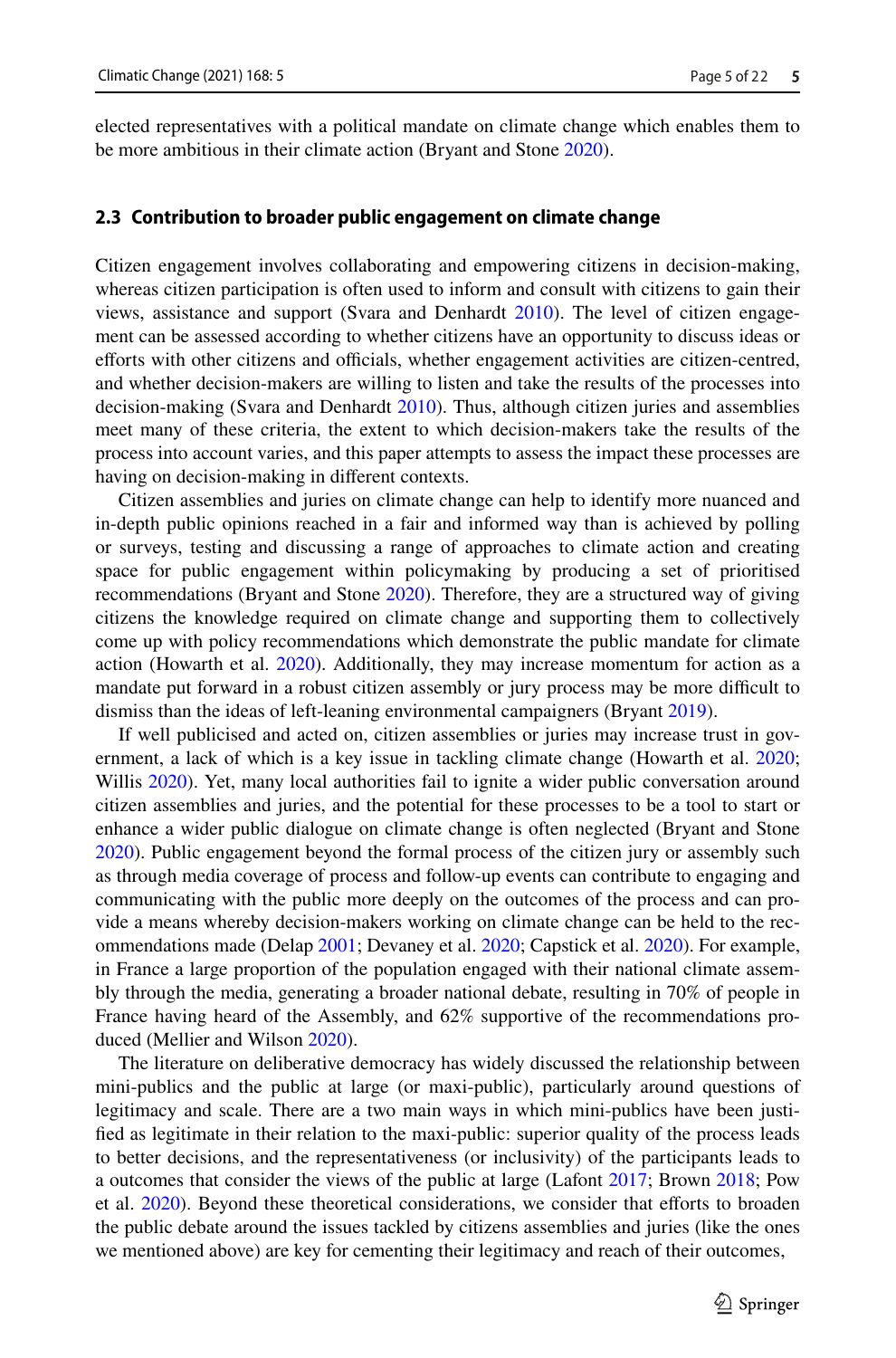## **3 Methodology**

There is a need for research to compare and contrast diferent methods used in the growing number of national and local citizen assembly processes (Capstick et al. [2020](#page-18-0)), and to understand how citizen assemblies and juries on climate change are being used, as they may be used as a short-term consultation tool to give public legitimacy to political decisions which have already been made rather than to promote citizen engagement in policymaking and debates. Thus, the way in which climate change is framed in these processes and the topics discussed are important because they could infuence the conclusions and recommendations reached (Wakeford et al [2015\)](#page-21-3). This study aims to address this by comparing the Oxford Citizen Assembly on Climate Change and the Leeds Climate Change Citizen Jury, both conducted in 2019 in the UK, to investigate the impact that citizen assemblies and juries on climate change are having on citizen engagement and climate policymaking in UK cities.

### **3.1 Methodological approach**

A qualitative research design was adopted to gain understanding of key actors' perspectives and experiences from their involvement in the processes and climate policymaking in the cities more generally, through rich and detailed data gathered during interviews, going beyond official reports and policy statements (Seale et al. [2011\)](#page-20-13). A purposive sampling approach was adopted where those involved in running the processes in Oxford and Leeds directly including City Councillors, policymakers, facilitators and members of the oversight and advisory group, or those involved in climate policymaking in the city councils more generally were approached for interviews. Thereafter, a snowballing approach was used by asking interviewees for suggestions in order to reach others who were involved but not mentioned in public reports; a total of thirteen individuals were interviewed (Table [1](#page-6-0)). A semi-structured interview technique was adopted as this allowed the study's aims to be investigated by analysing common patterns and themes in interviews through the use of an interview guide whilst maintaining scope for unanticipated themes to be further explored by asking unplanned questions, allowing for more thorough analysis (Howarth et al. 2018; Braun and Clarke [2018,](#page-18-6) p. 78). As the interviewees were volunteers, the participation of whom was subject to their availability in the time period that the research was completed, the participants in both cities represented a varied sample from all constituencies and/or political parties (for the purposes of maintaining participant anonymity, we have excluded information on party afliation). The focused representation of the interviewees may be seen as a limitation to the study; however, these individuals presented information-rich cases in relation to the research aims (Baxter and Eyles [1997](#page-18-7); Braun and Clarke [2018](#page-18-6)). Whilst we acknowledge that the values, biases and agendas of the participants may influence their responses, interviewees spoke in their professional capacity specifcally in relation to the Leeds and Oxford case studies. This provided a fairly good representation of knowledge of these processes and their subsequent role in infuencing policymaking in the cities, with many participants directly involved in climate-related policymaking, without necessarily being representative of broader constituencies.

For the purpose of anonymity and confdentiality, all names and positions of participants were coded. Interviews were audio-recorded with the participants' consent and were transcribed by the researcher, and a thematic analysis of transcripts was carried out using NVivo. The following themes were covered in the interviews: (i) reasons why interviewees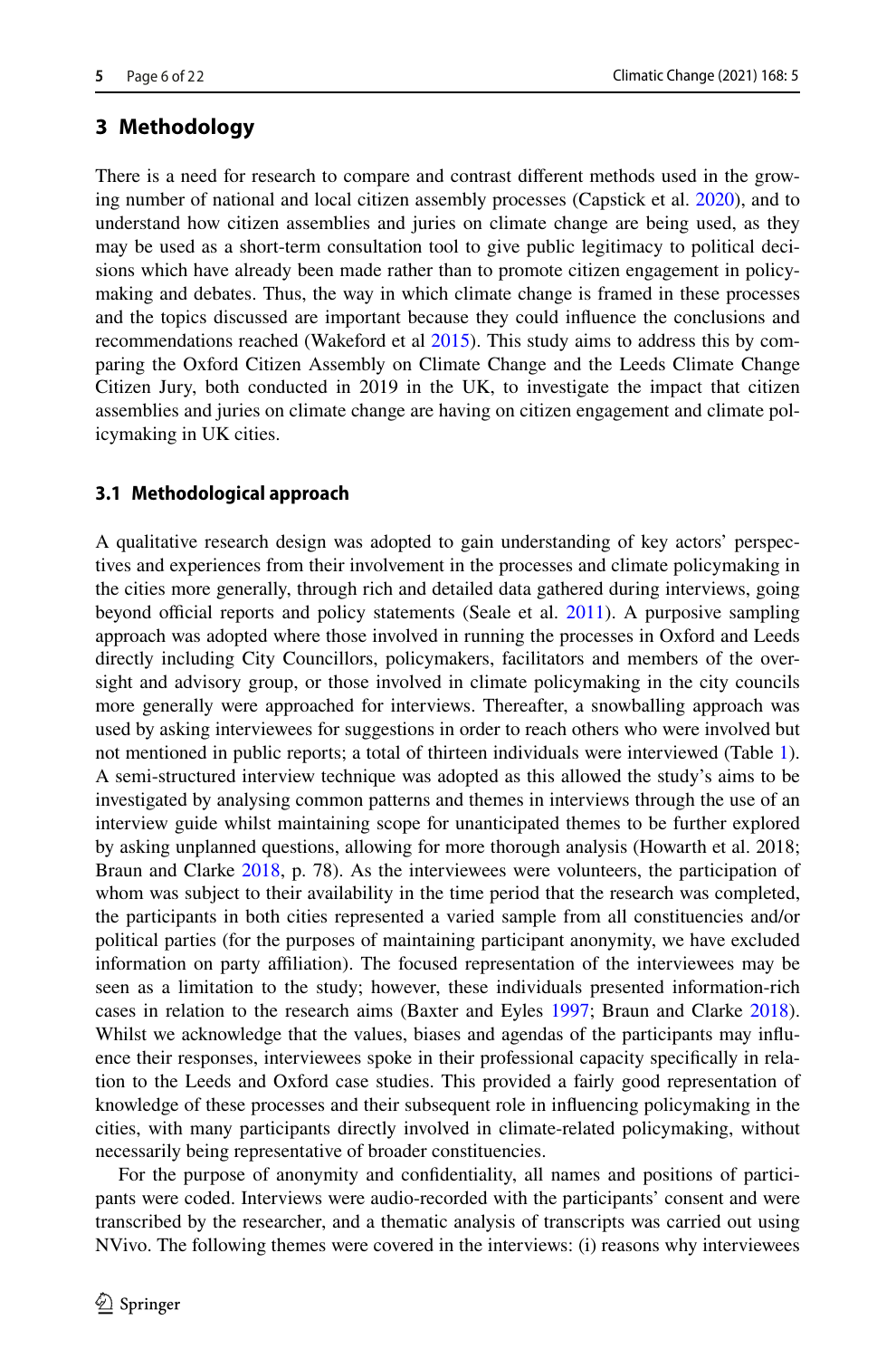| Code           | Meaning                                    | Number of interviewees     |
|----------------|--------------------------------------------|----------------------------|
| LGO.           | Local Government, Oxford                   | 4 (LGO1, LGO2, LGO3, LGO4) |
| LGL            | Local Government, Leeds                    | 4 (LGL1, LGL2, LGL3, LGL4) |
| P <sub>O</sub> | Practitioner for Oxford Citizens' Assembly | 1 (PO)                     |
| PI.            | Practitioner for Leeds Citizens' Jury      | $1$ (PL)                   |
| 00             | Involved in running the Oxford Assembly    | 2 (001, 002)               |
| OL             | Involved in running the Leeds Jury         | 1(OL)                      |
|                |                                            | Total: 13                  |

<span id="page-6-0"></span>**Table 1** Table of participants, coded

thought a citizens jury or assembly on climate change was used; (ii) thoughts on the structure of the citizens' jury or assembly; (iii) thoughts on the recommendations produced; and (iv) how infuential interviewees thought the process has been in terms of climate policy and citizen engagement in the city. The research adopted a grounded approach, where nodes were built up whilst analysing interviews in order to identify common themes. The nodes were then reviewed, refned and collapsed into primary and secondary nodes to provide more depth of analysis (Fuji [2018;](#page-19-21) Rapley [2011](#page-20-14)). Once the nodes were fnalised, the transcripts were reviewed to ensure coding was consistent.

#### **3.2 Case studies**

The **Oxford Citizens Assembly on Climate Change** was run as part of the Council's response to their Climate Emergency Declaration in January 2019. The process was commissioned by Oxford City Council and facilitated by Ipsos MORI, and an advisory group including key stakeholders was set up to provide governance and oversight. The Assembly attempted to answer the question: '*The UK has legislation to reach 'net zero' by 2050. Should Oxford be more proactive and seek to achieve 'net zero' sooner than 2050?*'.

Five themes which the council felt it had control and infuence over—Waste Reduction, Buildings, Transport, Biodiversity and Ofsetting and Renewable Energy—were selected to be covered in the process. Within each theme, Assembly members were then presented with three possible futures for Oxford related to how ambitious climate action would be in reaching 'net zero'. Forty-two residents were randomly selected as a representative sample of the city to participate, and the process ran over two weekends from September to October 2019. The resulting recommendations favoured stronger climate action, with the majority of participants voting for the most ambitious scenario in each theme covered (Ipsos MORI [2019\)](#page-19-22). The process was shared with the public through the Council's social media accounts, and videos of the presentations and assembly member questions are available on their YouTube channel.

The Assembly was well received by the Oxford City Council, who responded in December 2019 by setting a Climate Emergency Budget committing over £1 million additional funding and  $£18$  million of capital investment to address the climate emergency. The council further committed itself to a range of actions, such as ensuring the organisation was net-zero by 2020, which has now been pushed back to the end of 2021, establishing a Zero Carbon Oxford Partnership, creating new carbon budgets and more (Oxford City Council [2019a,](#page-20-15) [b](#page-20-16),  [2020a,](#page-20-17) [b](#page-20-18), [c,](#page-20-19) [d\)](#page-20-20). The Council also outlined its current and future plans to reach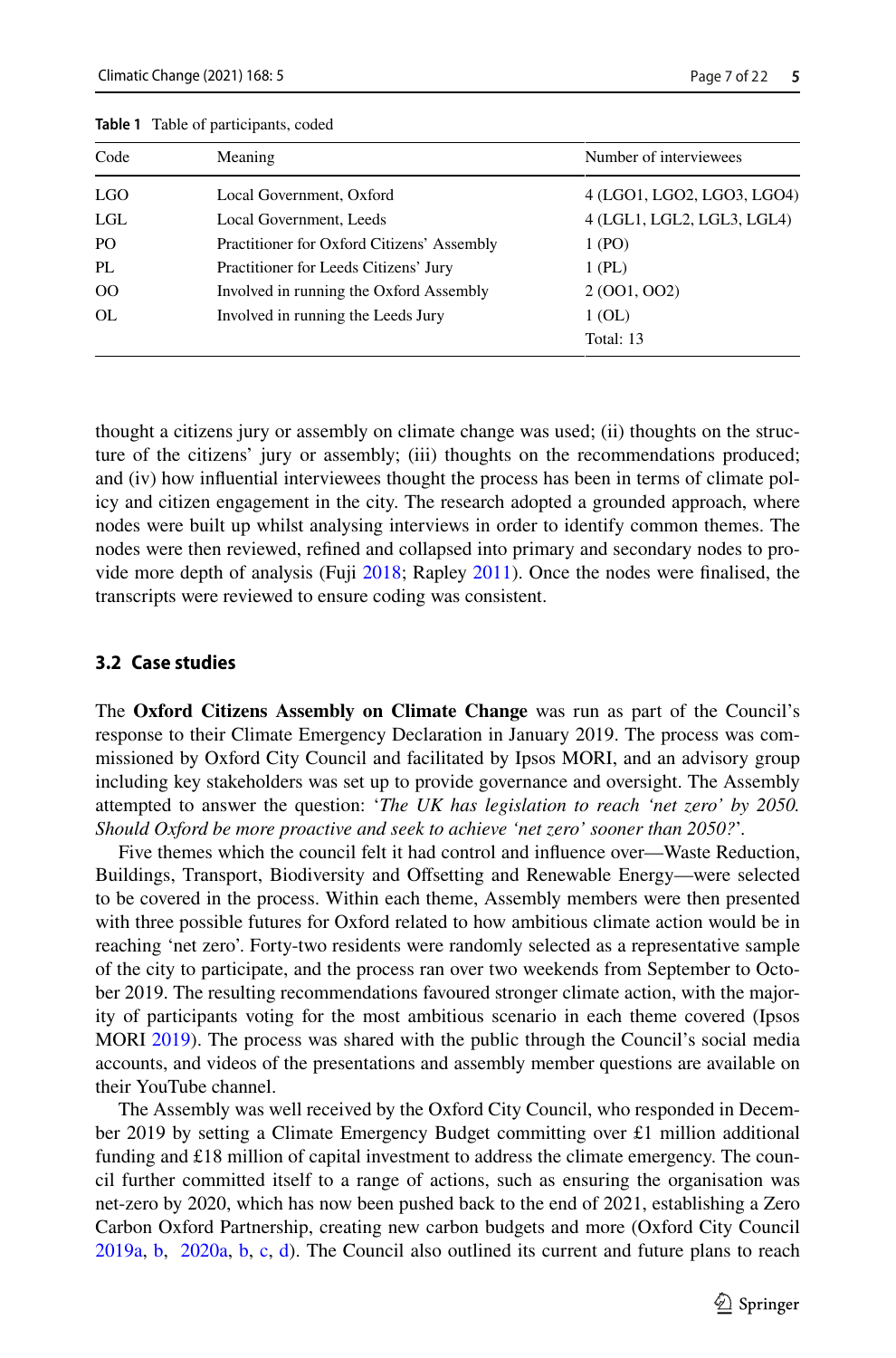net zero in each area covered in the Assembly and claimed in its Cabinet report that the Assembly had informed the Council's plans to be more ambitious in achieving net zero (Tullar and Colwell [2019](#page-20-21)). The council further claimed that the Assembly would feed into its Sustainability Strategy in early 2020, although this is yet to be published (Oxford City Council [2019a,](#page-20-15) [b,](#page-20-18) [2020a](#page-20-17), b, [c](#page-20-19), [d](#page-20-20)). Nevertheless, the Council have published their  $4<sup>th</sup>$  Carbon Management Plan for 2021/22–2029/30, which outlines how they will become a zero carbon council by 2030 (Oxford City Council [2021\)](#page-20-22). The Council also held a youth climate summit in November 2020, which was part of their response to the Assembly (Oxford City Coun[c](#page-20-19)il  $2020a$ , [b,](#page-20-18) c). Thus, this suggests that the Assembly is influencing Oxford City Council's climate policies.

The **Leeds Climate Change Citizens Jury** was run in 2019 as part of the Big Leeds Climate Conversation which began after Leeds City Council declared a Climate Emergency and was run by the Leeds City Council and the Leeds Climate Commission. The Jury was commissioned and funded by the Leeds Climate Commission. The Jury was to guide the future work of the Commission, and Leeds City Council agreed to formally respond to the recommendations. The Jury was facilitated by professionals from Shared Future and an oversight group made up of key stakeholders oversaw the process. The key question presented to the Jury was: '*What should Leeds do about the emergency of climate change?*'. Twenty-one residents were recruited as an inclusive sample of the city, and the Jury was run through eight evening sessions. The Jurors chose four topics which they wanted to focus on in more detail during the process: transport, communication and community involvement, housing and fnance. Twelve recommendations were made on a broad range of issues and were ordered in terms of how many votes they received, and members also requested progress reports every 3 months for a year after the Jury ended (Shared Future [2019\)](#page-20-10). The process was shared with the general public through live streaming the Jury's launch event in which the fndings were presented. Videos of presentations and interviews with the commentators are publicly available on the Big Leeds Climate Conversation YouTube channel and the Leeds Climate Commission social media accounts.

The Big Leeds Climate Conversation, as a whole, infuenced the January 2020 Council Climate Emergency Update Report (Cook and Evans [2020a,](#page-19-23) [b\)](#page-19-24) which contained a brief description of the Citizens' Jury and claimed that its recommendations would be presented to the Council's Climate Emergency Advisory Committee (CEAC). The report also referenced the recommendation on the use of green bonds and crowd-funding when discussing a project the Council was running to explore the use of crowd-funding to fnance PV systems on Council buildings. The March 2020 CEAC response to the Jury welcomed its contribution, claimed support for the recommendations and outlined the council's plans in regard to the areas they covered (Cook and Evans [2020a](#page-19-23), [b\)](#page-19-24). As we illustrate further in the fndings section below, it appears that, although the Council supported the recommendations, the Leeds process, in comparison to the Oxford process, did not lead directly to new climate-related policies.

### **4 Findings**

In this section, we present fndings from some key issues relating to recruitment and framing, the purpose, structure and impact of these processes, engagement with the wider public and funding, all of which have a bearing on how far these mini publics increased engagement with climate change and led to more citizen centric policymaking.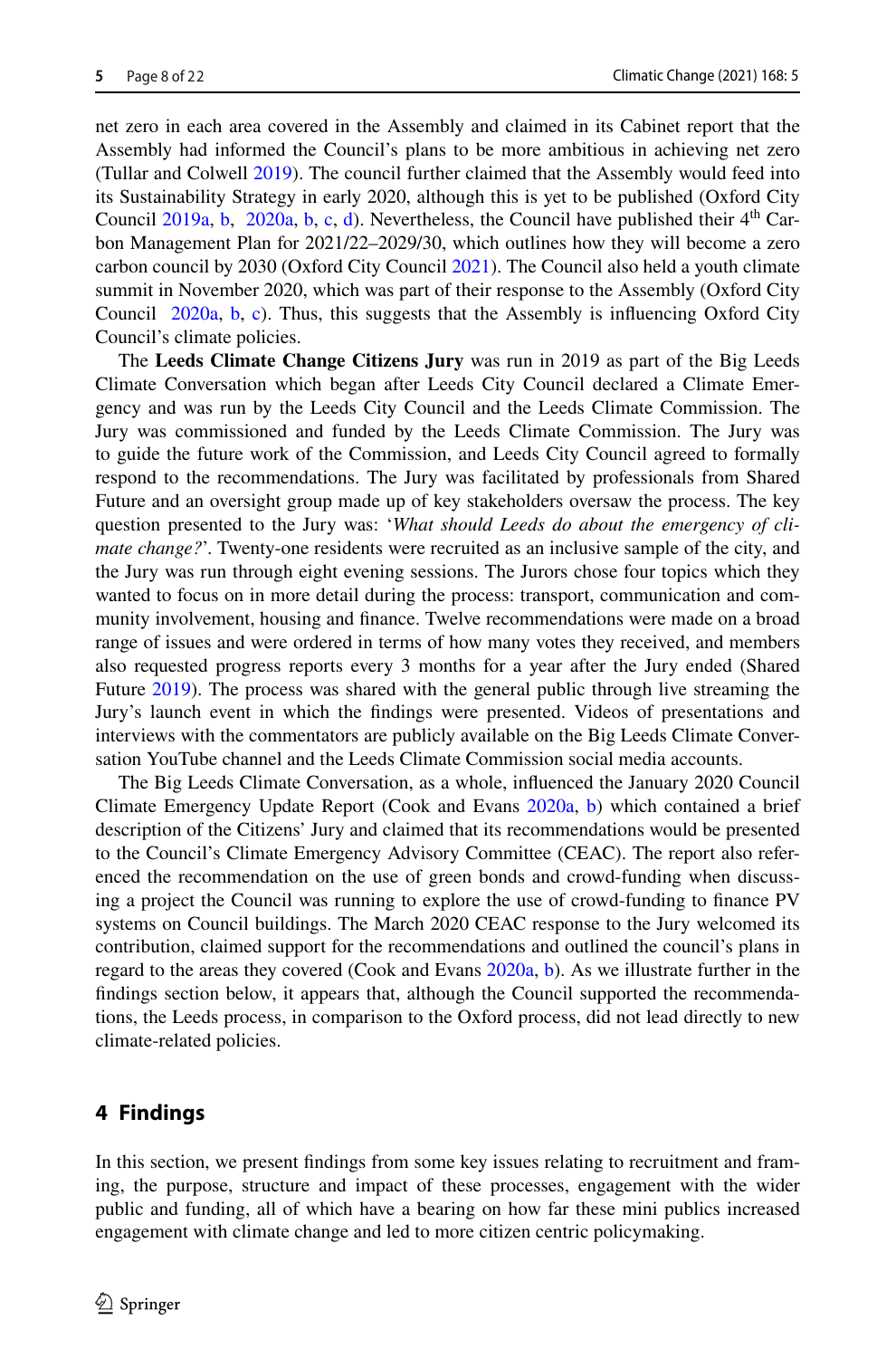#### **4.1 Recruitment and framing of topics**

The two processes difered in many key ways. In terms of the recruitment methods, in Oxford, the majority of participants were recruited from a pre-existing Oxford City Council Citizens' Panel. The sample was topped up where there were gaps in the Assembly's demographic composition through targeted on-street recruitment to reach required, typically under-represented, groups (Ipsos MORI [2019](#page-19-22)). Although everyone in Oxford's population had an equal chance of being recruited to the Citizens' Panel, the majority of participants in the Assembly were recruited from this pre-existing group. In contrast, in Leeds the Oversight Panel agreed the profle of jurors to refect local diversity prior to recruitment. Participants were selected based on agreed profles, with factors such as level of deprivation and attitudes to climate change. Additional members from marginalised groups were also recruited, to ensure their voices were not drowned out during the Assembly, as they often are in climate debates (Shared Future [2019\)](#page-20-10). Therefore, in both cases the demographic profle of the participants was taken into account in an attempt to ensure that samples refected the diversity of both city's populations. However, in Leeds the participants' attitudes towards climate change was also a key factor, ensuring that participants with a range of attitudes took part. Although participants' attitudes towards climate change were monitored in Oxford, it was not used as a selection criteria for recruitment (Ipsos MORI [2019\)](#page-19-22).

Further, the Oxford Citizens' Assembly was run directly by the City Council whereas the Leeds Citizens' Jury was run by the Leeds Climate Commission (and endorsed by the City Council). The framing of the question in Oxford narrowly focused on the net-zero goal and whether the city should be more ambitious, whereas, in Leeds the question was broader, focusing on the city's overall response to the climate emergency. The decision to pre-select the themes and options for the recommendations in Oxford and focus on those that the Council could control or infuence meant that, although participants had little say in what was covered, the outcomes of the process were more focused on the key areas the council wanted to engage with citizens on. In contrast, in Leeds the participants choosing the themes to be covered meant that the process was more citizen-led.

#### **4.2 Purpose of the process**

The key reasons for using the Citizens' Jury and Assembly processes were broadly aligned in both Oxford and Leeds. The imperative to act after declaring a Climate Emergency, whilst bringing citizens on board, was a strong driver in both cases (LGL3–4, LGO2–3). Interviewees highlighted a desire to increase citizen engagement on climate change to encourage behavioural changes (LGL1–2, LGL4, LGO3), involve citizens in climate policymaking rather than imposing policies on them (OL, LGL2, LGL4, OO1) and better educate citizens on climate change (OL, LGL2, LGO1). In Leeds, interviewees saw the value of gathering deliberated opinions from citizens from diverse backgrounds, giving them an opportunity to gain an in-depth understanding of how policies will afect diferent people (PL, LGL2–3). Furthermore, in both cities the processes were seen as an opportunity to engage with the public and assess views on more ambitious climate change policies ( LGO3, LGL2–4, PO).

*"I think the principal thing for our citizens' assembly was, in Oxford was, how ambitious do these people want us to be, and how ambitious do they want the councillors to be."* (LGO3)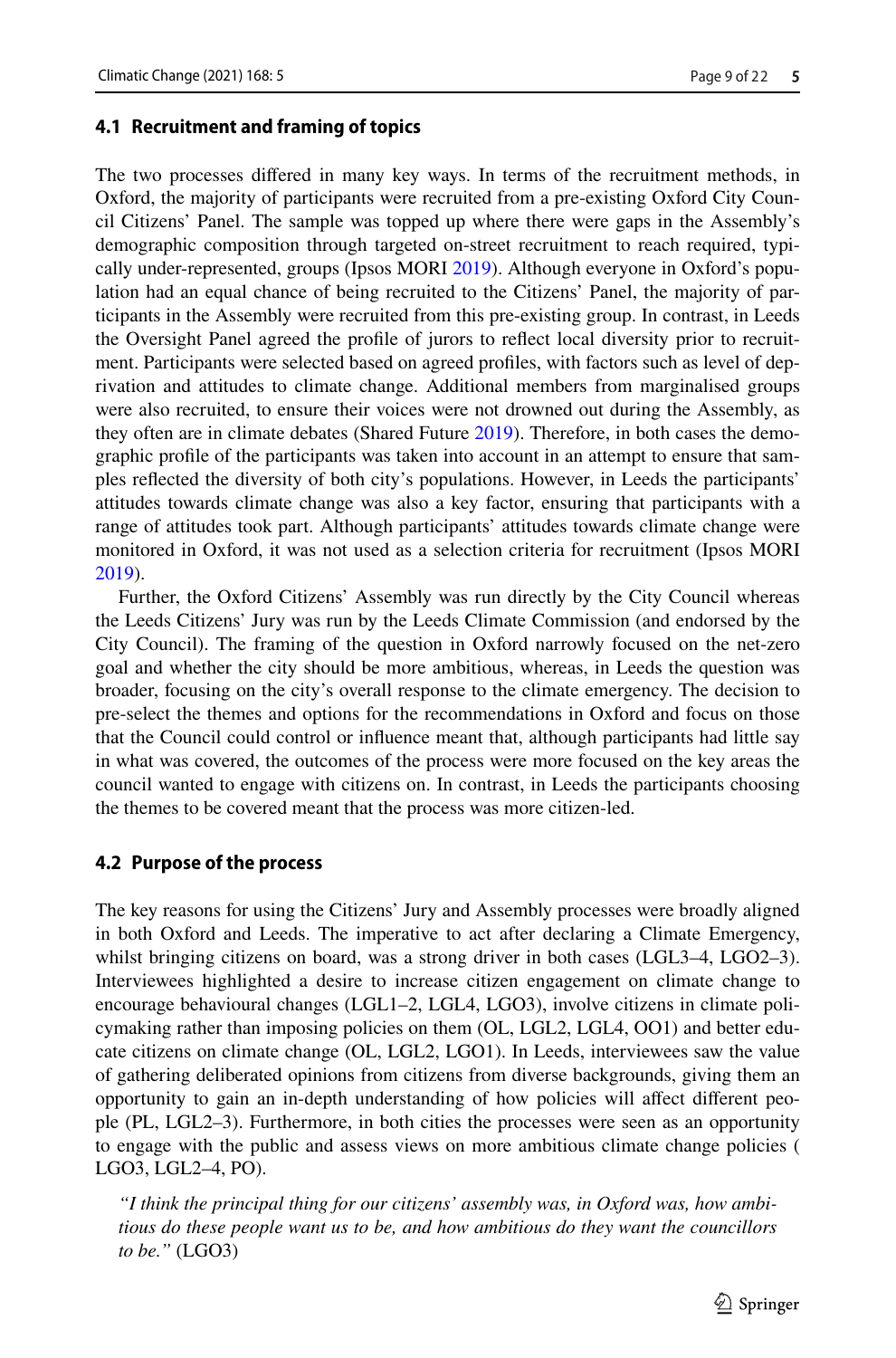Thus, our evidence suggests that these processes were used in order to increase informed citizen engagement in climate issues and policymaking, and to gather informed and diverse public opinions on climate action. The purpose of these processes was not to directly devolve decision-making power to participants, but rather to explore and integrate these deliberative democratic practices within existing institutional arrangements and representative democracy structures.

## **4.3 Structure of process**

The most signifcant diference between the Oxford and Leeds processes in terms of structure was the choice of question and topics. In general, interviewees from Oxford were positive about the decision to limit the number of topics to be covered beforehand, indicating that the Assembly focused on areas that the council felt they could control or infuence (LGO2–3) and did not want to overwhelm participants with too much information (LGO2). Indeed, such a tight framing of the themes can allow the fnal recommendations to deliver clear messages to policymakers on what actions to take (Bryant and Stone [2020\)](#page-18-2). However, an assembly with a pre-determined structure may be performing more of a consultative role rather than genuine citizen engagement as they are choosing from a list of pre-prepared strategy options, denying citizens the opportunity to present their own solutions to issues (Bryant and Stone [2020](#page-18-2)).

'*Based on that evidence base of ok where is our biggest emitting sectors we do know that's where we need to focus and on top of that, yeah lots of discussion with various sort of experts in the feld of what… was important to include'* (LGO4)

Yet, there were some suggestions that despite limiting the Assembly to cover fve themes, the scope had still been too broad given the amount of time it had and its task to assess both a net-zero target date and the participants views of the actions required in each level of ambition within the themes (OO1–2, LGO1).

*'I do think it was too many in that there wasn't sufficient time for people to be given to think through the complexities and what they thought about them in specifc cases.'* (OO2).

In Leeds, participants selected the topics discussed in the process, focusing on those they felt were important to tackling climate change in Leeds, making the process more citizen-led (PL) insofar as participants were able to select which topics to focus on in the Assembly and the recommendations that were produced. The Jury was on the climate emergency in general and run by the Leeds Climate Commission, allowing for a broader set up (LGL4) and citizen steering at diferent stages. Furthermore, the broad structure of the Jury allowed participants to come up with recommendations which were not necessarily on the Council's or Climate Commission's agenda, such as that which recommended stopping the Leeds Bradford airport expansion (PL). This broad structure arguably allowed the jury to challenge existing policy, an important feature where policy-decisions (such as allowing an airport expansion) could negate all other efforts to combat climate change in the city. This suggests that creating scope for participants to steer the processes in terms of the topics covered within the jury or assembly and the recommendations produced is important when covering complex and controversial topics such as climate change (PL). However, there were suggestions that the scope covered in the Jury had been too broad (LGL2, LGL4).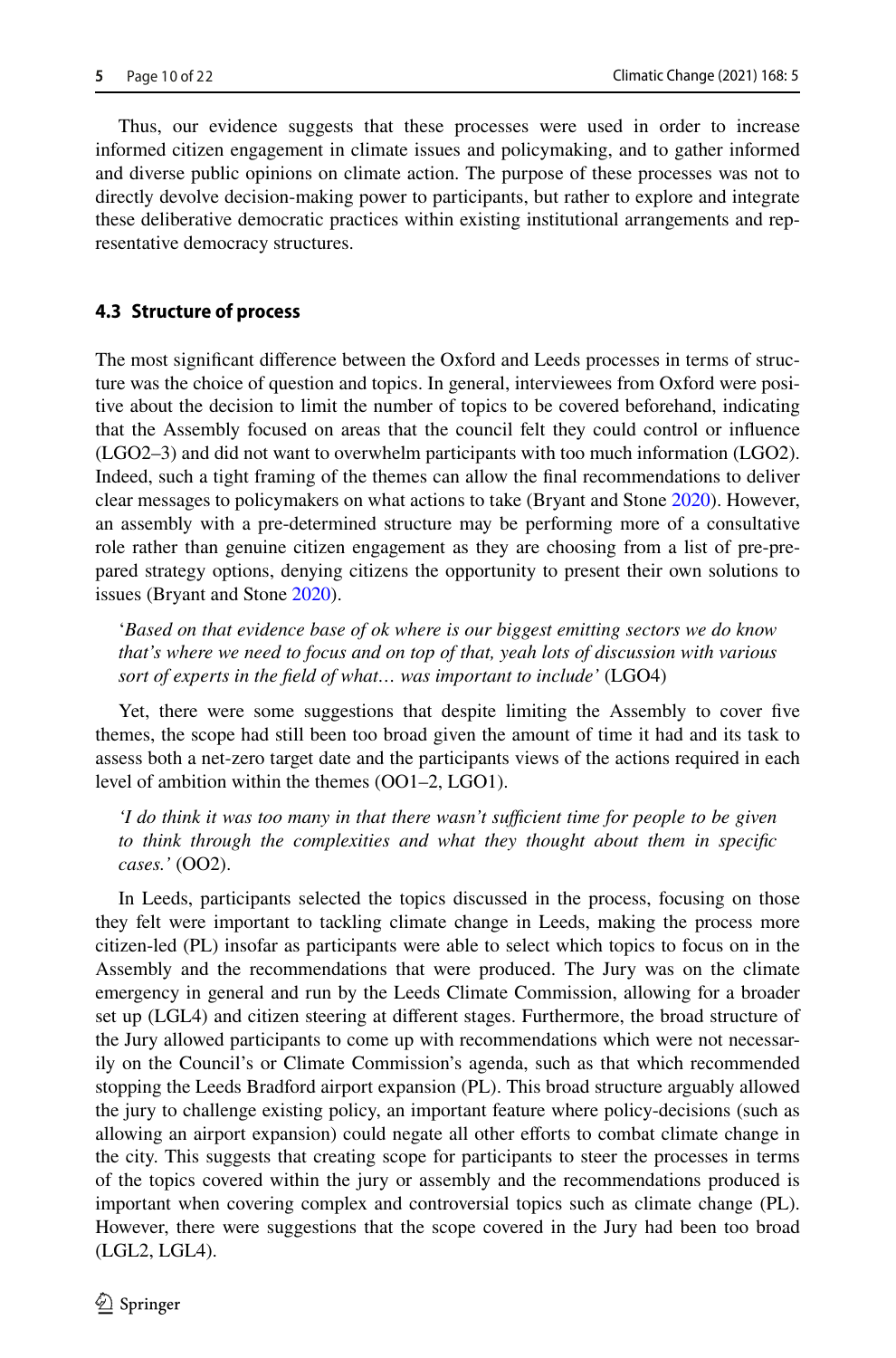*'That would be one of my refections that it's just too broad a topic, you know they had something like 30 hours I think but even so, you know, 30 hours talking about the climate emergency and public transport and housing and fnancial markets, you know you can't go into depth on anything.'* (LGL4)

Overall, this suggests that the structure of the citizen assembly or jury has a signifcant impact on the type of citizen engagement achieved in these processes, as it determines whether the recommendations produced are citizen-led or refect a more consultative process of citizen participation.

#### **4.4 Impact of the process**

In both cases, the Councils responded to each recommendation with reference to their existing or planned actions in those areas and reference them in some reports as supporting initiatives which are in line with the recommendations (OL, LGL3), both of which according to Font and Smith ([2013\)](#page-19-19) suggests that they are having some infuence. We can make a distinction between these processes having a direct impact (e.g. recommendations get directly turned into policy) or an indirect impact (e.g. infuencing policymakers and participant's views on climate change and climate action).

#### **4.4.1 Direct impacts**

The direct impact of the recommendations produced through the assembly and jury varied. In Leeds, interviewees indicated that the recommendations were too broad or vague to provide useful insights for specifc and complex policy issues such as improving energy efficiency in housing (LGL2) or citizen engagement with and communication of climate change to the public (LGL4). This supports the argument by Font and Smith ([2013\)](#page-19-19) that vague recommendations may not offer useful guidance to policymakers, suggesting that if a citizen jury or assembly is being used to inform policymaking on specifc issues rather than gage broader public opinion it may be more useful to run them on narrower topics so they can be studied in depth and produce focused and practical outputs.

*'In my view, the recommendations need to be SMART. Specifc, measurable, achievable, realistic and time-bound. Well, specifc, I don't think they're as specifc as they could have been…'* (LGL1).

Nevertheless, in Leeds, the recommendations aligned with the Council's plans to tackle climate change and interviewees claimed it endorsed pre-existing policies or initiatives (LGL2–4). Yet, the jury was part of a wider process of citizen engagement, the Big Leeds Climate Conversation (LGL4), which makes its impact on climate policymaking more diffcult to identify, and was run by the Leeds Climate Commission rather than the council itself which may have infuenced the extent to which the council felt it had to act in response to the Jury.

*'The results from the citizens' jury aligned very very closely with what the, the council, you know, was intending to do anyway, so it was a kind of a, kind of an endorsement verifcation process.'* (LGL3)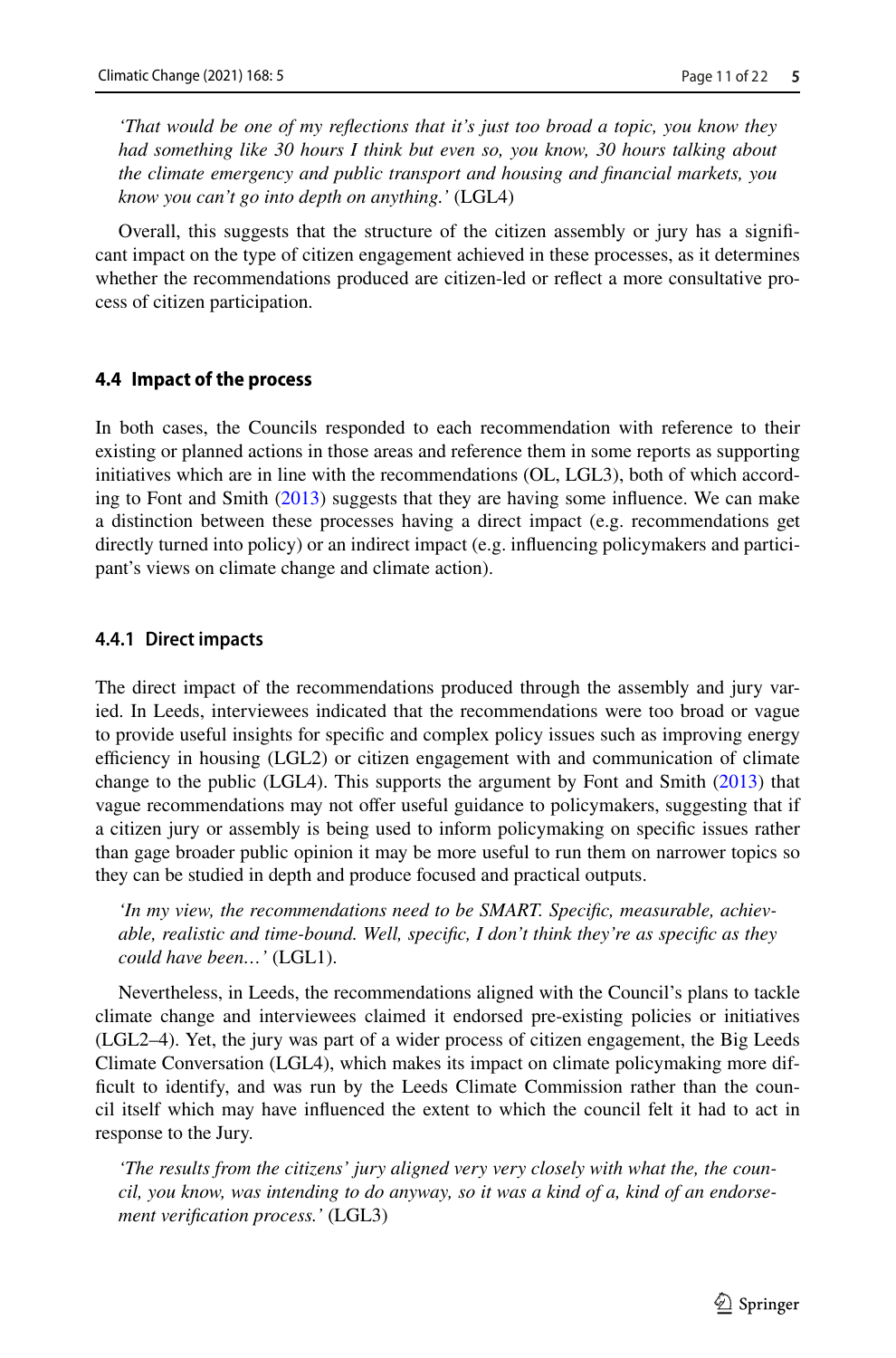In Oxford, interviewees highlighted that the Assembly provided support for the introduction of a policy package including £19 million additional funding on climate change, which one interviewee claimed had been drafted and approved beforehand but was presented as a response to the assembly (LGO1, OO1, PO). Yet, it was suggested that Oxford City Council's response to the recommendations had been delayed by the COVID-19 pandemic, implying that it could have more of an impact in the long-term (OO2). Nevertheless, one interviewee claimed that the Assembly supported pre-planned policies rather than changing the councils' approach, which suggests that the Assembly did not change the council's policies although this may be expected given the Assembly was framed according to the councils' climate policy options (LGO1, LGO3).

*'…it was all things they were going to do anyway. Nothing changed in the local plan for instance, so the local plan that we've just adopted will not see all new buildings being zero carbon. They could've put it in but they didn't.*' (LGO1) *'I don't think we would have done what we did in the time-scale that we did without that process… it's really helped put it on the agenda and as an organisation it's completely fipped what our corporate policies are… zero carbon became one of our primary corporate priorities and for the frst time as well it meant the whole organi-*

*sation had to be engaged.'* (LGO4)

The lengthy process of writing, approving and implementing policy was also referenced, suggesting that the infuence of the citizen jury and assembly recommendations may be seen in years to come, but also that policies that are put into place directly after these processes are run were pre-existing, meaning they are not necessarily a direct consequence of the processes (LGO1, LGL1). However, in both cities there was mention of how the recommendations were not intended to directly make policy decisions, and some interviewees expressed doubt that the recommendations would have a direct impact on policy (LGL3–4, OO2, LGO1, LGL1). This implies that citizen juries and assemblies on climate change are playing an advisory role, providing legitimacy for and momentum to launch pre-planned policies at a faster pace rather than truly empowering citizens in decision-making (Wakeford et al. [2015](#page-21-3)). If these processes are to represent citizen engagement on climate change rather than citizen participation, it should be clear from the beginning how the process will inform decision-making, as some interviewees implied that they were unsure what impact the processes had had or why it was used (LGL1, LGO1, LGL4; Goodin [2008\)](#page-19-25).

The infuence of the recommendations may refect the stage in decision-making in which they were used, as Roberts and Escobar [\(2015](#page-20-9)) claimed that citizen assemblies are most infuential if done at the agenda-setting stage of the policy process, rather than when policy approaches had been drafted as was the case in Oxford where participants chose between a narrower set of options to form their recommendations. Yet, climate policymaking is ongoing, and the processes still may play an agenda-setting role by indicating the level of ambition the council should strive for (Roberts and Escobar [2015](#page-20-9)).

### **4.4.2 Indirect impacts**

The value of the processes in creating momentum and giving politicians and policymakers greater confdence to pursue stronger measures on climate change was highlighted in Leeds and Oxford. In Leeds, the Jury created momentum and gave officials backing for stronger measures by increasing their confdence that the public would be supportive of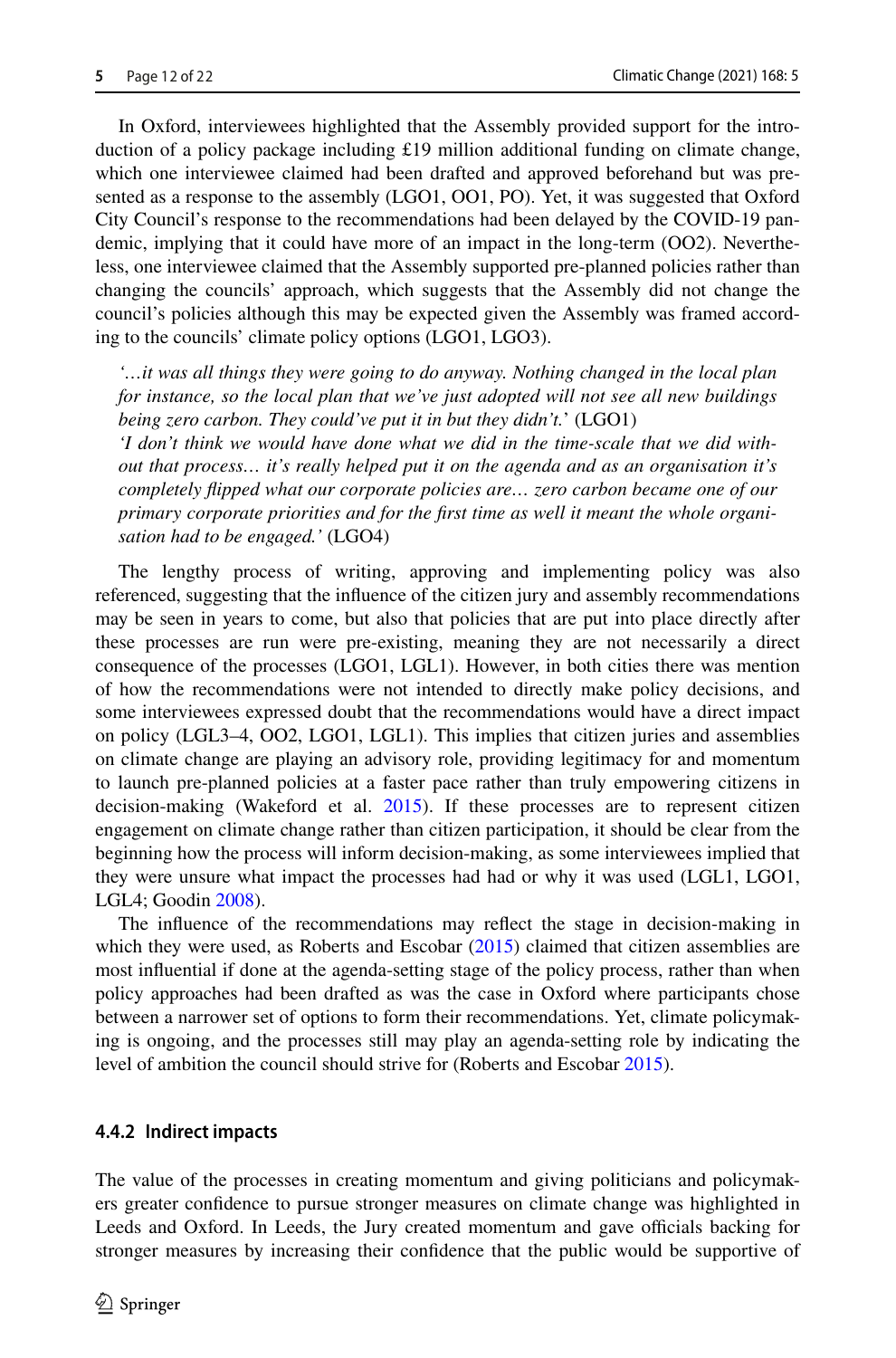them (LGL2, OL). Similarly, in Oxford interviewees highlighted how the Assembly created momentum by pushing the Council to be more ambitious in their climate action and reassuring politicians of the public's support (LGO2–4, OO2–1, LGO1). This supports the argument that the biggest impact these processes have is to create a strong political platform for action by providing elected representatives with a public mandate on climate change (Bryant and Stone [2020\)](#page-18-2). Yet, the need for the momentum to be sustained in the long term by continued reference to the recommendations by other actors in the city was highlighted in Leeds (OL).

*'It gave the political leadership…the political momentum to push through more funding… for low carbon initiatives.'* (OO1). *'It certainly added weight and credibility and helped with momentum, would it,* 

*would it completely change the council's views on something, probably not'* (LGL2).

Furthermore, the citizen assembly and jury processes were valued as tools to help overcome some of the key challenges climate action faces. In Oxford, the Citizens' Assembly was seen as a response to and an opportunity to overcome the struggle within the political system to efectively tackle climate change (PO). Reasons for this included short political cycles clashing with the long-term issue of climate change (LGO3), the lack of trust in governments and infuence of lobbyists such as the fossil fuel industry (OO1) and the failure of elections in informing government of public opinions on climate change as votes generally refect people's short-term interests (LGO1). This was also suggested in Leeds, where the citizens' jury was described as an alternative and deliberative form of democracy outside of the normal realm and challenges of local government (LGL3–4).

*'If you just leave it to the ballot box, it's hopeless. I mean our democracy is fundamentally broken, it doesn't tell you what people think about climate change because they're more interested in what bus routes are running and things like that, it's shortterm stuf.' (LGO1)*

*'Politicians are absolutely driven by the political cycle…and a lot driven by what is in the public domain and in the press, so they…really do react to that kind of reputational arena, and you and I both know that sustainability is a long-term issue… and those aren't great in a 4 or 5 year political time-scale, and we've got a kind of clash between a long-term and quite potentially 'unsexy' area of work, against political priorities, press, the need for new and news….'* (LGO3)

Furthermore, in both cities the processes demonstrated that citizens who are educated on climate change and the various issues surrounding it through the right communications are more likely to support and engage in stronger climate action (LGL2, OL, LGO2). Additionally, interviewees highlighted that better educating and communicating with citizens on climate change were recommended in both processes. Thus, the processes seem to have encouraged the councils and other parties to increase and improve future citizen engagement on climate change more broadly (LGO2–4). However, in Leeds it was suggested that the jury could have provided more in-depth insights into how the participants thought communications could be improved to engage the public in climate change debates, highlighting the desire for more practical recommendations (LGL4).

*Part of what came out of it was a huge engagement programme and actually some of that has survived… we were due to do workshops and all sorts… that was not something we were planning to do before this process so, yeah huge engagement programme now lined up.'* (LGO4)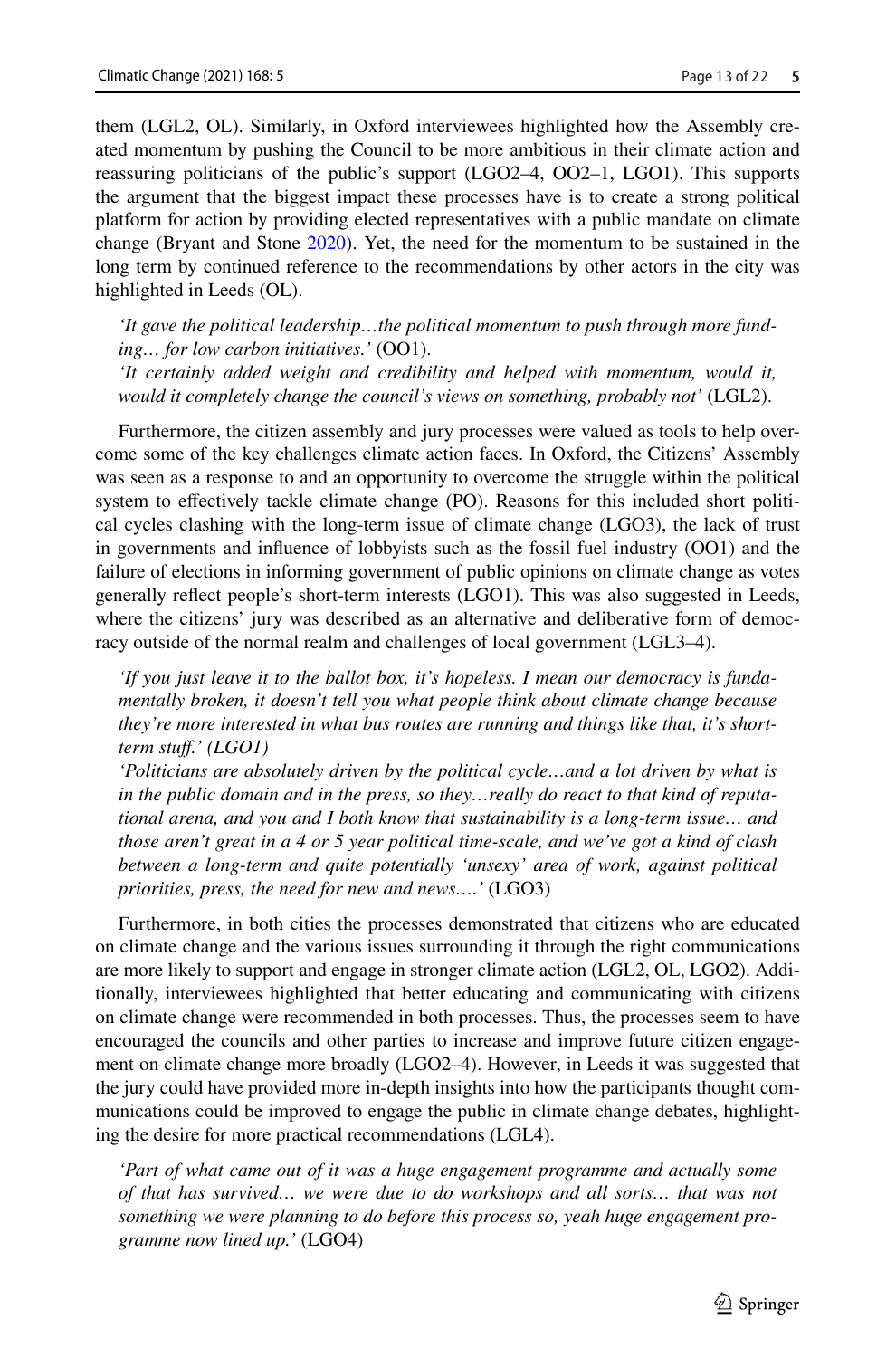Therefore, the indirect impact of deliberative democratic processes can be signifcant and positive. Participants themselves fnd the experience enriching, and politicians and policymakers can fnd it emboldening and reassuring in their chosen policy path, balancing some of the other infuences they are usually subject to (e.g. the media, lobbying groups, electoral cycles).

It is important to critically analyse how these processes are being run and the impact they have in practice. Direct impacts or indirect impacts may not be immediately apparent, which led to some interviewees raising concerns that the impacts of these processes were not being critically assessed due to the heightened attention on climate change action (LGL4, LGL1).

*'I looked at the recommendations, I think it was Camden because there weren't that many before ours, and I read the recommendations and I thought exactly the same as I thought about ours, that it didn't tell me anything I didn't already know. But if you were to listen to the politicians at Camden speaking, well it's the best thing that's ever happened, you know it's really changed the world, you know I struggle to see that, but I think it's a bit like the emperor's new clave, if you know what I mean by that, that you're almost on the wrong side of life if you're not saying they're great, because everybody's just singing and dancing,'* (LGL4).

The role that citizen assemblies and juries on climate change were seen to have within the wider democratic policy making process was unclear. There was a feeling that if these types of processes were to have a direct impact on policies it would be undemocratic (LGL2). Again, this represents a tension of how to embed deliberative democratic practices that involve the public directly within institutional arrangements based on representative democracy, a tension between giving some power back directly to a group of citizens, potentially at the expense of elected councillors.

*'There was an implication by a few people… it was almost like we should leave it to the jury and just do what the jury says… well that's not a position that a democratic body would take, it wouldn't actually say you know, we have been elected by the electorate but we are actually going to in some senses abdicate responsibility and allow a jury to determine policy, it's got to be, it's a form of, informed consultation, and kind of consultation has a weight obviously.'* (LGL2)

#### **4.5 Engagement with the wider public**

There was agreement in both cities that the citizens' jury and assembly needed to better draw the wider public into debates on climate change. The value of the Leeds Jury in relation to its cost was questioned due to its perceived failure to infuence or draw a signifcant proportion of the wider population into climate change debates (LGL1, LGL3–4). This implies that in order for these processes to be seen as worthwhile they need to engage the wider public in climate debates. Similarly, the failure to energise and involve the wider public through the process of organising the Oxford Assembly was criticised (OO1, LGO1). This suggests that citizen juries and assemblies on climate change present an opportunity to engage with the wider public and build trust, an opportunity which was missed in these two instances. Better media coverage of citizens' juries and assemblies on climate may engage and communicate with the public more deeply on the debates had in and generated by these processes (Goodin [2008](#page-19-25); Delap [2001](#page-19-20); Devaney et al. [2020;](#page-19-4) Capstick et al. [2020\)](#page-18-0). Thus, broader citizen engagement should be a key focus for future climate citizen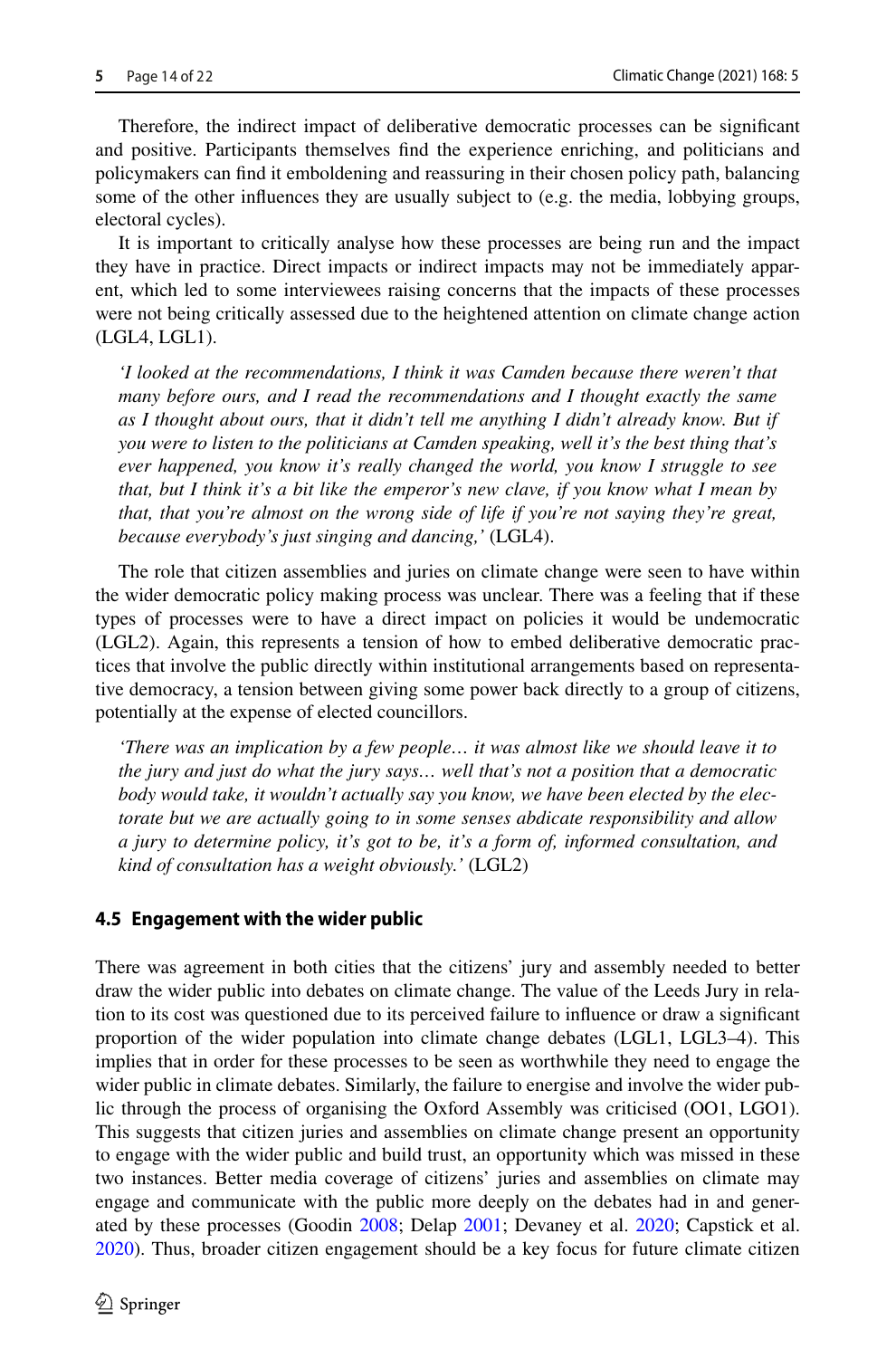juries and assemblies for them to achieve their engagement potential and be worthwhile processes.

*'Ultimately you know 25 people across 800,000, they might each go back and talk to 10 people but that still only reaches 250. So I think there's something about trying to work out how you get more out of that legacy, and how they become more kind of infuential (…) it can be quite a limited role if that kind of legacy bit is not properly planned out and talked through.'* (LGL4)

*'The very process of organising a citizens' assembly should energise and involve in it, you know lots of people, and that wasn't really achieved.'* (OO1)

Interviewees suggested that citizen assemblies and juries could be used again in the future with a narrower scope or at more local scales (OO1–2, LGL4). Before the COVID-19 pandemic, there was discussion in Leeds of having citizens' juries at a regional-level on adaptation (LGL3) and in the city on transport as this was highlighted as being a particularly contentious and difficult issue  $(LGL2-4)$ . This suggests that policymakers saw these as being useful processes for engaging with citizens on contentious climate-related issues.

*'I don't think just having more and more citizens assemblies in the same place on, on climate change is, is the way forward (…) actually, you probably need to go to the next level of granularity and ask questions like, well, what, what should Oxford's transport system look like?'* (OO2)

#### **4.6 Value for money**

Citizen juries and assemblies were frequently referred to as expensive processes, especially in Leeds where funding primarily came from research grants (LGL3–4, OL, LGO1, LGO3–4). The price of the Oxford Assembly process was estimated at £200,000–£250,000 (LGO1, OO1) and the Leeds Jury at £30,000–£40,000 (LGL3, LGL4, OL). Consequently, there was concern over how to make them more accessible as most local authorities or organisations lack funding to run these processes, especially given the wider context of the pandemic, or prioritise delivering projects rather than extensive public consultations (OL, LGL3). The use of other deliberative tools on narrower topics was suggested as an alternative way to engage with citizens on climate change (PL, OO2). Focus groups were identifed as being as good or better tools to gage public opinions on specifc issues due to the in-depth discussions and practical insights they can provide and the lower cost of running them (LGL3–4, LGO4). Moreover, other methods of informing the public were suggested as being better value for money, such as a radio campaign or educational programme in schools which may reach more people, further emphasising the need to involve the wider public in these processes if they are to be worthwhile (LGL4).

*I think reflecting on the amount of staff that was involved and the money it cost to run it, you have to refect on whether there are more efective ways, or at the end of the day this is what it comes down to whether there are cheaper ways to achieve something similar.'* (LGO4)

*'Has it raised greater awareness, maybe but there's no kind of evidence to show that, in which case you know I think our kind of assessment up front was that it was a lot of money to talk to 25 people even though they come away as really good advocates, unless they're advocates that go out and talk to 1,000 people or you know, from a value for money perspective you know it's not the best value for money.' (LGL4)*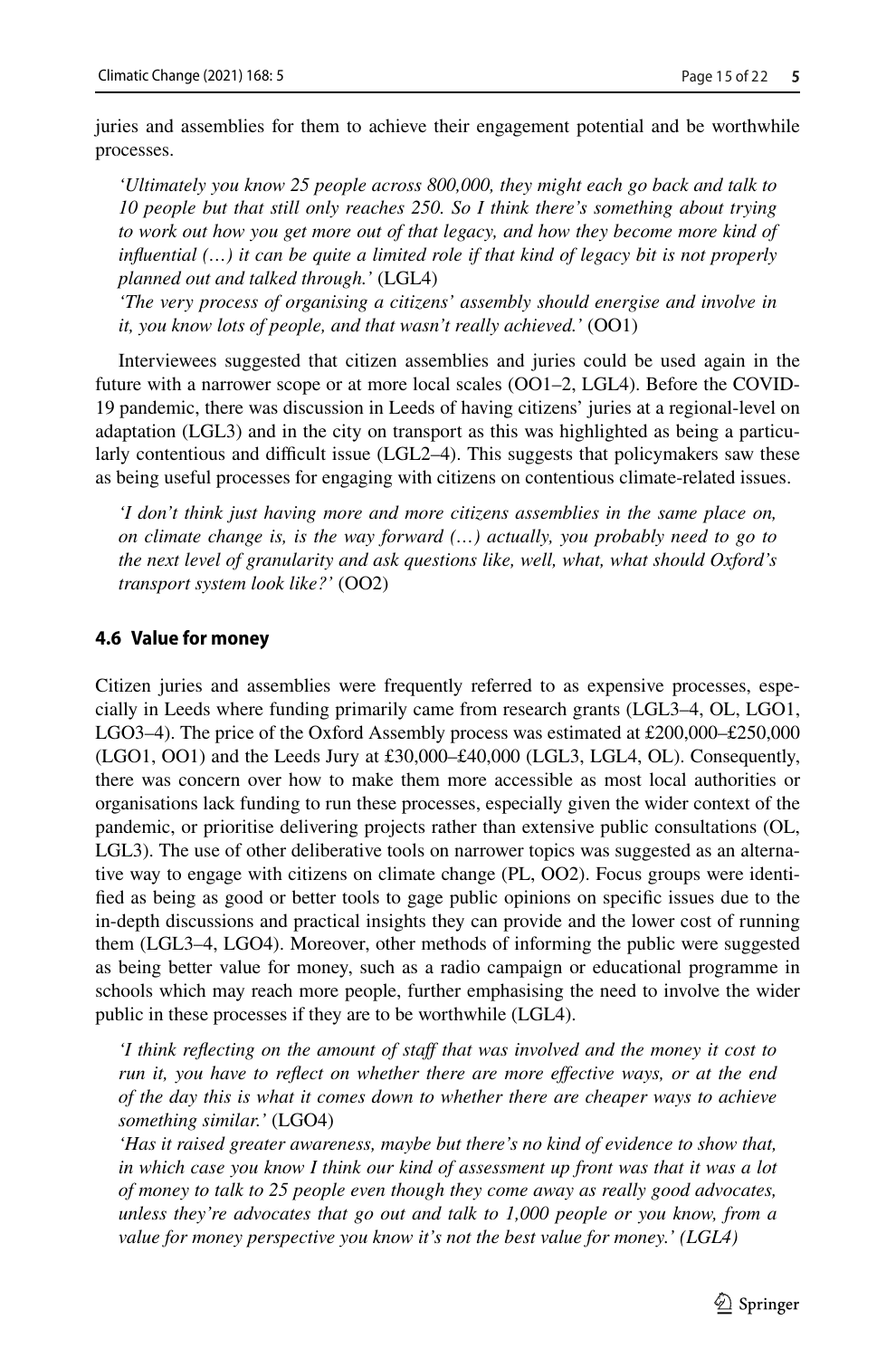Yet, the value of having an inclusive sample participating in a jury or assembly was highlighted, suggesting that in-depth citizen engagement with a representative sample at more affordable rates was desired (LGL4). However, this is difficult to achieve as recruiting representative samples is a resource-intensive process (OL, LGO4). Therefore, the price of running and the small number of the target population which they engage seems to be key challenges to these processes.

*'You know those 24 people in Leeds they came up with recommendations which were broadly consistent with what we were going to be doing anyway, so that, that, that's interesting, that's an interesting thing, but given that that's the fact then could we use that 30,000 pounds maybe to try and get carbon literacy in I don't know, the 5 largest employers in the city and maybe reach, I don't know, 20,000 people'* (LGL3).

## **5 Discussion**

The two case studies have allowed us to draw some important links between the topics discussed in Sect. [2:](#page-1-0) meaningfulness of participation, legitimacy and efectiveness. In this section, we will analyse each of these in turn.

The meaningfulness of participation relates to how the inputs from participants were conceived, both before and after the processes. The interviewees primarily saw these processes as a way to increase engagement, educate participants and learn about diferent impacts of policies they were considering or may have overlooked. Therefore, it is not surprising that many interviewees did not report any direct impacts from the processes, at least not for now. Some interviewees also failed to identify any indirect impacts and implied that the link to decision-making was unclear. Some even suggested that these processes could have been replaced by focus groups or increased climate/carbon literacy suggesting a doubt in the value of the process. If participation is not considered in a meaningful way from the beginning, it is difficult for it to become meaningful down the line. Therefore, both the direct and indirect impacts should be clear to participants and commissioning bodies from the beginning of these processes.

The thread of legitimacy linked aspects of the purpose, structure and impacts of the processes. In terms of structure, the Oxford Citizen Assembly on Climate Change and the Leeds Climate Change Citizen Jury difered in the extent to which they truly engaged with the public. In Oxford, the decision to pre-set the topics discussed and the shape of the recommendations created more of a consultative process of citizen participation than citizen engagement as the process was not necessarily citizen-led. In contrast, in Leeds the jurors decided on the topics to be discussed and wrote the recommendations themselves, suggesting that this structure better represents genuine citizen engagement on climate change as a whole. However, this is not to suggest that the structure of the processes in these two cases are indicative of two types of Citizen Juries and Assemblies, but rather that these two cases demonstrate how diferent they can be in practice, which should be analysed when considering their legitimacy and infuence over climate action and policymaking.

Questions of who held power to design policies, a small group of citizens or elected representatives, were highlighted. On the one hand, it was interesting to see how there was some reluctance to allow the mini-publics to directly design (e.g. Oxford with predetermined policy options) or infuence the design of specifc policies (e.g. Leeds where so far the recommendations have not resulted in specifc policies). On the other, referring to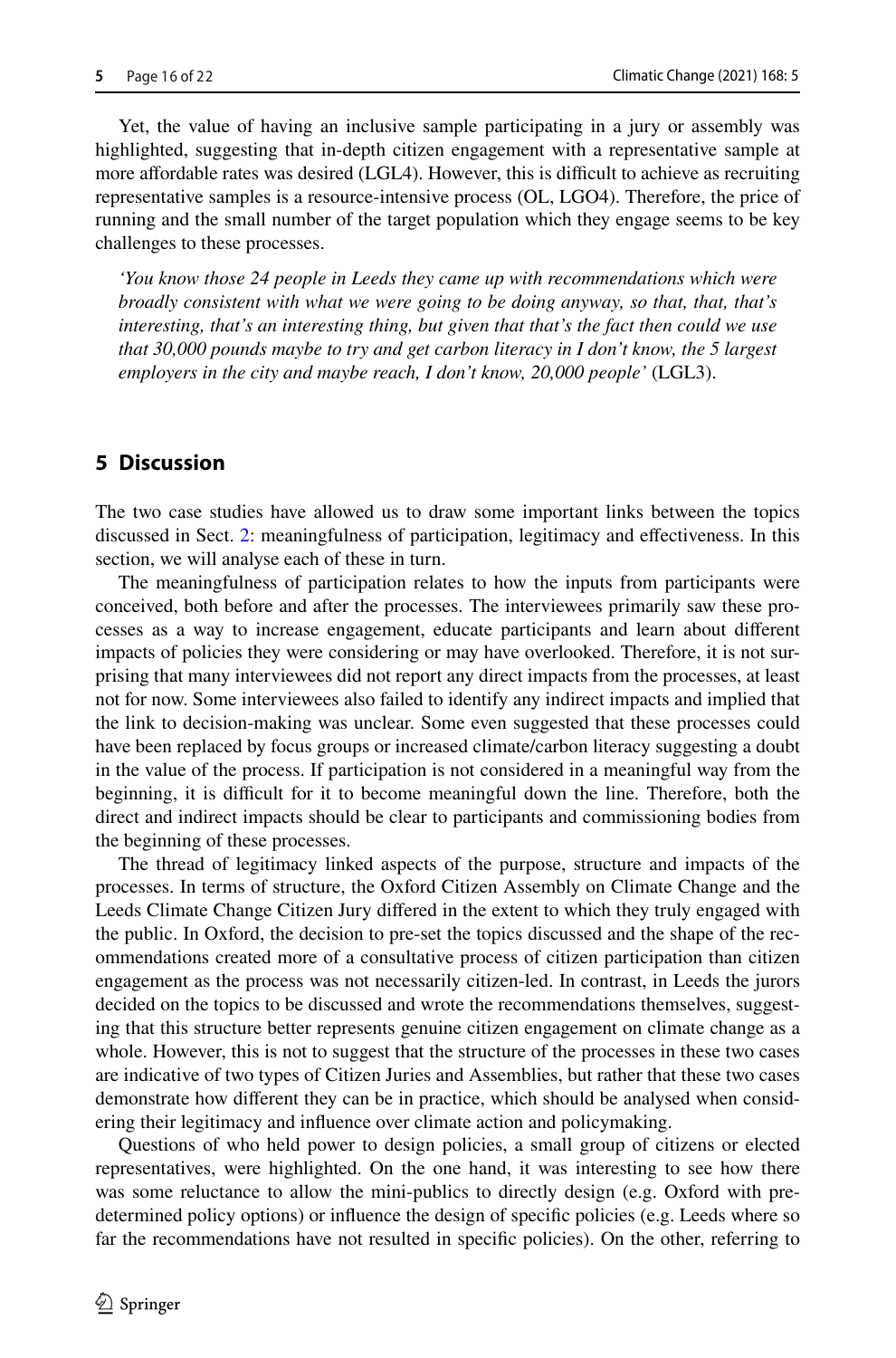responsibility and accountability, the jurors or assembly members had no official or institu-tional responsibility<sup>1</sup> and thus no accountability, to the rest of the citizenry (Fuller [2019](#page-19-26)). Furthermore, mini-publics themselves and their outcomes are not immune to the infuence of powerful and vested interests. There is always a possibility that lobbying and corruption could infuence participants during the process (and thus the outcomes) or the way in which the outcomes are acted upon. We are not aware of any evidence of the former, whilst the latter is certainly conceivable as the outcomes of mini-publics work their way through existing political institutions.

Finally, the thread of efectiveness also surfaced in the impact and engagement with the public themes. Two elements are key: the indirect impacts and the stage in the decisionmaking process at which these processes were undertaken. In relation to the latter, minipublics at the agenda setting stage might avoid some issues of legitimacy (because they do not lead to specifc policies), as well as being more efective in steering policymaking in a certain direction and providing more meaningful participation to those involved. Then the issue of the trade-off between breadth and depth, and thus vague or specific recommendations, becomes clearer, because mini-publics would deliberate on broader directions and priorities, whilst specifc policies could be developed at a later stage by elected representatives whilst including citizens more broadly. In relation to the former, we consider the indirect impacts to be particularly important. The efect on policymakers can be vital, providing a way of re-balancing the sources of infuence they are subjected to, giving a group of inclusive citizens a louder voice. In both cities the value of the processes in creating more momentum to act on climate change was highlighted, enabling an increase in the pace of climate action, especially in Oxford.

However, the failure to engage with the wider public on climate change through the processes was highlighted as a missed opportunity, whilst the value for money of the processes considering the small number of participants which were engaged was questioned. Thus, although citizen juries and assemblies have the potential to engage with the wider public, they have not always done so. In order for these processes to be seen as worthwhile given their high cost, they should aim to engage the wider public in debates during the processes through large-scale communication campaigns for example, although this would likely increase their cost further. Moreover, we should remember that people 'participate' on climate policy issues through a vast mosaic of ways, what Chilvers et al. ([2021\)](#page-18-8) have called 'ecologies of participation', including everyday practices, community activism and organising, campaigning, etc. Thus, as well as communicating what is happening during deliberative processes, we should strive to fnd ways to listen and take into account more informal ways of participation.

The impact of the COVID-19 pandemic on the outcomes of these processes and climate action have been signifcant. Interviewees claimed that the increased funding which had been allocated to climate change in Oxford City Council's budget has disappeared due to the large fnancial impact of the pandemic, suggesting that the pandemic is slowing down and perhaps even preventing city-level climate action. In Leeds, a citizens' jury specifcally on transport was being considered, yet due to the fnancial impact of the pandemic it is unlikely the council will be able to fund it. Similarly, in Oxford the pandemic has disrupted plans to engage further with the public. However, in both cities it seemed that the momentum behind climate action had not disappeared and that climate change was still a

<span id="page-16-0"></span> $1$  It should be pointed out that, we know anecdotally, many participants take their role very seriously and with a great sense of responsibility as part of their civic duty (see Jacquet [2019](#page-19-27)).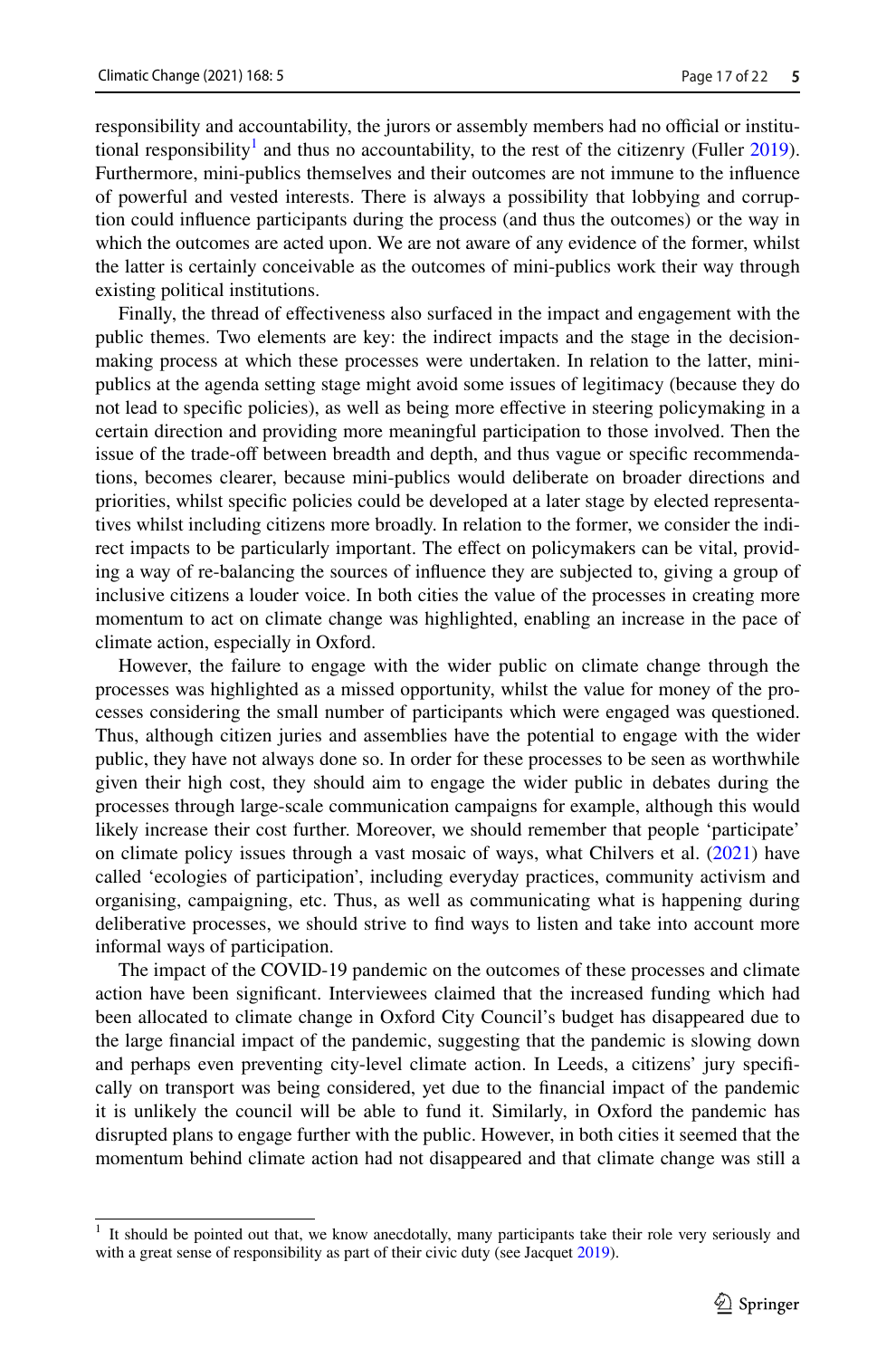priority. Nevertheless, the economic impact of the COVID-19 pandemic on councils may afect their ability to run citizen juries and assemblies on climate change in the future, and may stall climate action.

## **6 Conclusion**

Citizen assemblies and juries on climate change are increasingly being used in the UK as a mechanism for engaging the public on the issue and providing them with a role in informing climate action. It is however challenging to fully understand the real impact of these processes given they are such a recent phenomenon.

This paper suggests that the direct impact of citizen juries and assemblies on climate change policy making is not uniform and depends on the stage at which they are conducted, who commissions them, their structure and how meaningfully citizen participation is designed. However, their indirect impact can be signifcant, especially by balancing the sources of infuence that policymakers are subject to and increasing political momentum for further and faster climate action by councils. Specifc indicators of their impact, whilst to be considered with a degree of caution given the recent nature of these processes, could, for example, include mentions by policymakers and policy documents although this cannot necessarily be considered an indicator of uptake and infuence. In future, indicators of impact could include direct/indirect reference/use in local decision-making processes on climate change (e.g. expansion of Leeds Bradford Airport), participants of citizen assemblies or juries becoming embedded in further climate governance (e.g. a selection of Jurors of the Croydon Citizens' Assembly on Climate Change were invited to sit as Commissioners on the Croydon Climate Crisis Commission in 2020) and demonstrable increase in public engagement and awareness on climate change (e.g. Big Leeds Climate Conversation).

However, it seems there is a missed opportunity in these processes to engage the wider public in debates around climate change and how it should be tackled. This suggests that future citizen juries and assemblies should seek to utilise the momentum they generate by not only to engage the participants in climate change debates but also to engage the wider public to improve legitimacy and promote learning and engagement (see Sandover et al. [2021](#page-20-3) for a discussion of this in the context of the Devon Net Zero Citizen Assembly). Nevertheless, both processes analysed in this paper recommended more communication with the public on climate change which both councils seem to have taken on board, implying that citizen assemblies and juries on climate change may encourage councils to increase their work to engage citizens in the debates around climate change.

The fndings of this research suggest there is a scope for future research on citizen juries and assemblies on climate change. Long-term research on the impact that these processes have on climate policy could assess whether these processes are truly infuencing longterm climate policymaking, as ultimately their future impact may not be realised for some years. Further, this paper focused on two of many citizen assemblies or juries which have/ are being run on climate change in the UK and beyond. Although this research found differing structures being used in these processes, it is beyond the scope of this paper to determine whether these cases represent two typologies of citizen assemblies and juries. Thus, future research could study a wider range of these processes to create typologies to better distinguish them and critically assess them. Core elements of such a typology could include whether the process is bottom-up or top-down, the stage in the decision-making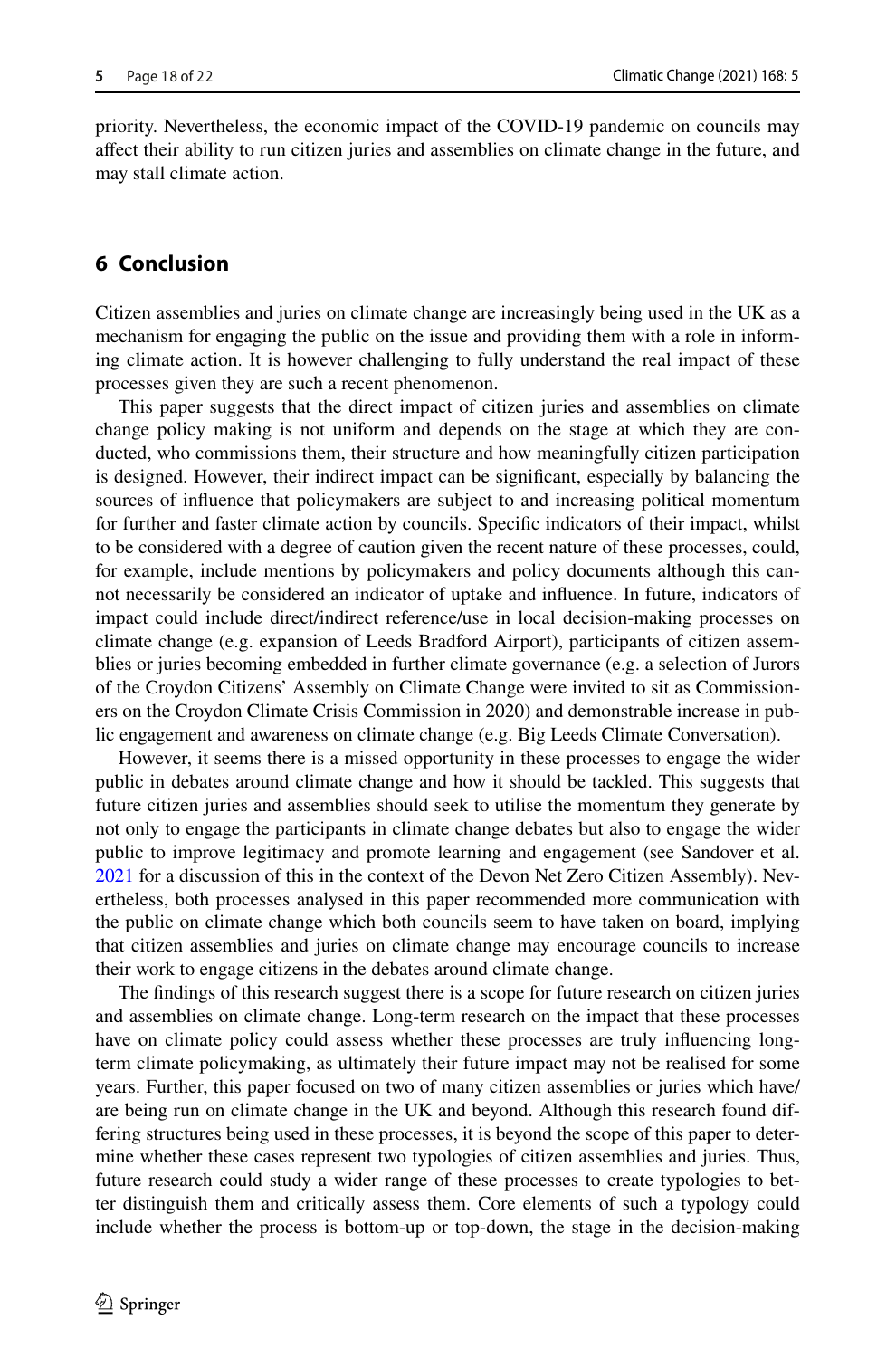process it was run, the length of the process, whether they meet generally accepted standards and the commitment made by the commissioning body to act on its recommendations.

**Acknowledgments** The authors would like to thank all interviewees that participated in this study as well as the two anonymous reviewers.

**Author contribution** RW conducted the interviews and led the interview analysis, CH contributed to the theoretical discussion and oversaw the interview analysis, LIB-C contributed to the theoretical discussion. All contributed to drafting the paper.

**Funding** The authors gratefully acknowledge support from the UK Economic and Social Research Council through the Place-Based Climate Action Network (P-CAN) (Ref. ES/S008381/1).

**Availability of data and materials** Data is freely available on request.

## **Declarations**

**Ethics approval** Ethical approval was obtained from the LSE Ethics Committee March 2020.

**Consent to participate** Written, signed consent was obtained by all research participants.

**Consent for publication** Consent to publish obtained by research participants.

**Competing interests** The authors declare no competing interests.

**Open Access** This article is licensed under a Creative Commons Attribution 4.0 International License, which permits use, sharing, adaptation, distribution and reproduction in any medium or format, as long as you give appropriate credit to the original author(s) and the source, provide a link to the Creative Commons licence, and indicate if changes were made. The images or other third party material in this article are included in the article's Creative Commons licence, unless indicated otherwise in a credit line to the material. If material is not included in the article's Creative Commons licence and your intended use is not permitted by statutory regulation or exceeds the permitted use, you will need to obtain permission directly from the copyright holder. To view a copy of this licence, visit [http://creativecommons.org/licenses/by/4.0/.](http://creativecommons.org/licenses/by/4.0/)

### **References**

<span id="page-18-7"></span>Baxter J, Eyles J (1997) Evaluating qualitative research in social geography: establishing 'rigour' in interview analysis. Trans Inst Br Geogr 22(4):505–525

- <span id="page-18-6"></span>Braun V, Clarke V (2018) Interactive data collection: interviews. In: Braun, Clarke (eds) Successful qualitative research: a practical guide for beginners. SAGE, London, pp 77–106
- <span id="page-18-5"></span>Brown M (2018) Deliberation and representation. In The Oxford handbook of deliberative democracy, pp 170–186. <https://doi.org/10.1093/oxfordhb/9780198747369.013.58>

<span id="page-18-1"></span>Bryant P (2019) *Citizens' assemblies, citizens' juries and climate change.* Available at: [https://sharedfutu](https://sharedfuturecic.org.uk/citizens-assemblies-citizens-juries-and-climate-change/) [recic.org.uk/citizens-assemblies-citizens-juries-and-climate-change/](https://sharedfuturecic.org.uk/citizens-assemblies-citizens-juries-and-climate-change/). [Accessed 1/08/2020].

<span id="page-18-4"></span>Bryant P, Hall J (2017) Citizens jury literature review*.* Shared Future

<span id="page-18-2"></span>Bryant P, Stone L (2020) Climate assemblies and juries: a people powered response to the climate emergency: a guide for local authorities and other bodies*.* Shared Future

- <span id="page-18-0"></span>Capstick S et al (2020) Climate change citizens' assemblies. CAST Briefng Paper 03*.* Available at: [https://](https://cast.ac.uk/wp-content/uploads/2020/03/CAST-Briefing-03-Climate-Change-Citizens-Assemblies.pdf) [cast.ac.uk/wp-content/uploads/2020/03/CAST-Briefing-03-Climate-Change-Citizens-Assemblies.pdf.](https://cast.ac.uk/wp-content/uploads/2020/03/CAST-Briefing-03-Climate-Change-Citizens-Assemblies.pdf) Accessed 4/05/2020
- <span id="page-18-3"></span>Carpini MXD, Cook FL, Jacobs LR (2004) Public deliberation, discursive participation, and citizen engagement. Annu Rev Polit Sci 7:314–344
- <span id="page-18-8"></span>Chilvers J, Bellamy R, Pallett H, Hargreaves T (2021) A systemic approach to mapping participation with low-carbon energy transitions. Nat Energy 6(3):250–259.<https://doi.org/10.1038/s41560-020-00762-w>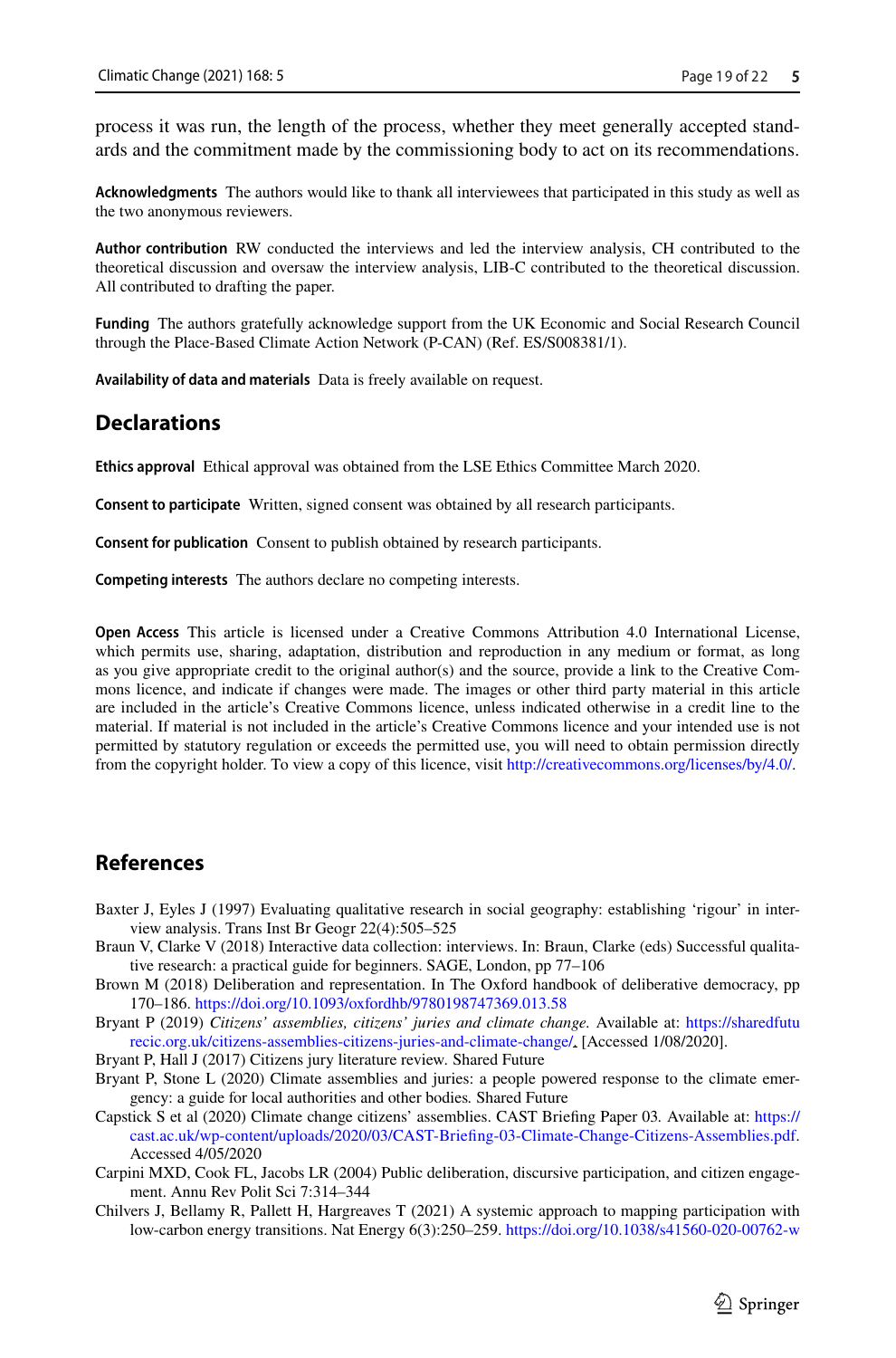- <span id="page-19-11"></span>Chrisafs A (2018) *Who are the gilets jaunes and what do they want?.* Available at: [https://www.thegu](https://www.theguardian.com/world/2018/dec/03/who-are-the-gilets-jaunes-and-what-do-they-want) [ardian.com/world/2018/dec/03/who-are-the-gilets-jaunes-and-what-do-they-want](https://www.theguardian.com/world/2018/dec/03/who-are-the-gilets-jaunes-and-what-do-they-want)
- <span id="page-19-0"></span>Climate Change Committee (2019) Net Zero: the UK's contribution to stopping global warming. Committee on Climate Change
- <span id="page-19-23"></span>Cook P, Evans N (2020a) Climate emergency update. Leeds City Council, Leeds
- <span id="page-19-24"></span>Cook P, Evans N (2020b) Item 10- Response to the citizens' jury's recommendations. Report to Climate Emergency Advisory Committee. Leeds City Council, Leeds
- <span id="page-19-20"></span>Delap C (2001) Citizens' juries: refections on the UK experience. PLA Notes 40. Available at: [http://](http://pubs.iied.org/pdfs/G01929.pdf) [pubs.iied.org/pdfs/G01929.pdf](http://pubs.iied.org/pdfs/G01929.pdf). Accessed 10/07/2020
- <span id="page-19-4"></span>Devaney L, Torney D, Brereton P, Coleman M (2020) Ireland's citizens' assembly on climate change: lessons for deliberative public engagement and communication. Environ Commun 14(2):141–146
- <span id="page-19-6"></span>Dietz T, Stern PC (2008) Public participation in environmental assessment and decision making. . <https://doi.org/10.3389/fenvs.2019.00010>
- <span id="page-19-7"></span>Dryzek JS (2005) Deliberative democracy in divided societies: alternatives to agonism and analgesia. Political Theory 33(2):218–242
- <span id="page-19-8"></span>Dryzek JS, Bächtiger A, Chambers S, Cohen J, Druckman JN, Felicetti A, … Warren ME (2019) The crisis of democracy and the science of deliberation. Science 363(6432):1144–1146. [https://doi.org/](https://doi.org/10.1126/science.aaw2694) [10.1126/science.aaw2694](https://doi.org/10.1126/science.aaw2694)
- <span id="page-19-5"></span>Extinction Rebellion Citizens' Assemblies Working Group (2019) The extinction rebellion guide to citizens' assemblies*.* Available at: [https://rebellion.earth/wp/wp-content/uploads/2019/06/The-Extin](https://rebellion.earth/wp/wp-content/uploads/2019/06/The-Extinction-Rebellion-Guide-to-Citizens-Assemblies-Version-1.1-25-June-2019.pdf) [ction-Rebellion-Guide-to-Citizens-Assemblies-Version-1.1-25-June-2019.pdf.](https://rebellion.earth/wp/wp-content/uploads/2019/06/The-Extinction-Rebellion-Guide-to-Citizens-Assemblies-Version-1.1-25-June-2019.pdf) Accessed 7/07/2020
- <span id="page-19-9"></span>Farrell DM, Suiter J, Cunningham K, Harris C (2020) When mini-publics and maxi-publics coincide: Ireland's national debate on abortion. Representation. [https://doi.org/10.1080/00344893.2020.](https://doi.org/10.1080/00344893.2020.1804441) [1804441](https://doi.org/10.1080/00344893.2020.1804441)
- <span id="page-19-18"></span>Flinders M et al (2015) Democracy matters: lessons from the 2015 citizens' assemblies on English devolution, s.l.: Democracy Matters
- <span id="page-19-19"></span>Font J, Smith G (2013) The policy efects of participation: cherry-picking among local policy proposals?*,* Bordeaux: Presented at ECPR General Conference.
- <span id="page-19-21"></span>Fuji LA (2018) Interviewing in social science research. Routledge, New York
- <span id="page-19-26"></span>Fuller R (2019) In defence of democracy. Polity Press, Cambridge
- <span id="page-19-13"></span>Ghimire R, Anbar N, Chhetri NB (2021) The impact of public deliberation on climate change opinions among US citizens. Front Polit Sci. <https://doi.org/10.3389/fpos.2021.606829>
- <span id="page-19-25"></span>Goodin RE (2008) Innovating democracy: democratic theory and practice after the deliberative turn. Oxford University Press, Oxford
- <span id="page-19-15"></span>Goodin RE, Dryzek JS (2006) Deliberative impacts: the macro-political uptake of mini-publics. Polit Soc 34(2):219–244
- <span id="page-19-3"></span>Howarth C et al (2020) Building a social mandate for climate action: Lessons from COVID-19. Environmental and resource economics: special issue 'Environmental economics in the shadow of coronavirus' 76: 1107–1115
- <span id="page-19-1"></span>Howarth C, Barry J et al (2021) Trends in local climate action in the UK. A report by the Place-Based Climate Action Network (PCAN). UK
- <span id="page-19-16"></span>Involve (2020) *Citizens' assembly tracker*. Available at: [https://www.involve.org.uk/citizens-assembly](https://www.involve.org.uk/citizens-assembly-tracker)[tracker](https://www.involve.org.uk/citizens-assembly-tracker). Accessed 13/01/2021
- <span id="page-19-17"></span>Involve (2020) Climate change citizen assemblies & citizen juries: rapid overview case studies. Available at [https://drive.google.com/fle/d/1biT1RFiUkCo7eT0POemeKgJzSniqGAVU/view.](https://drive.google.com/file/d/1biT1RFiUkCo7eT0POemeKgJzSniqGAVU/view) Accessed 6/05/2021
- <span id="page-19-22"></span>Ipsos MORI (2019) Oxford citizens' assembly on climate change: a summary report prepared for Oxford City Council, Oxford: s.n
- <span id="page-19-27"></span>Jacquet V (2019) The role and the future of deliberative mini-publics: a citizen perspective. Polit Stud 67(3):639–657
- <span id="page-19-2"></span>Kythreotis AP et al (2019) Citizen social science for more integrative and efective climate action: a science-policy perspective. Front Environ Sci
- <span id="page-19-14"></span>Lafont C (2017) Can democracy be deliberative & participatory? The democratic case for political uses of mini-publics. Daedalus 146(3):85–105
- <span id="page-19-12"></span>Lamb WF, Antal M, Bohnenberger K et al (2020) What are the social outcomes of climate policies? A systematic map and review of the ex-post literature. Environ Res Lett 15:31. [https://doi.org/10.](https://doi.org/10.1088/1748-9326/abc11f) [1088/1748-9326/abc11f](https://doi.org/10.1088/1748-9326/abc11f)
- <span id="page-19-10"></span>McKee R (2018) The citizens' assembly behind the Irish abortion referendum. Available at: [https://](https://www.involve.org.uk/resources/blog/opinion/citizens-assembly-behind-irish-abortion-referendum) [www.involve.org.uk/resources/blog/opinion/citizens-assembly-behind-irish-abortion-referendum.](https://www.involve.org.uk/resources/blog/opinion/citizens-assembly-behind-irish-abortion-referendum) Accessed 23/05/2021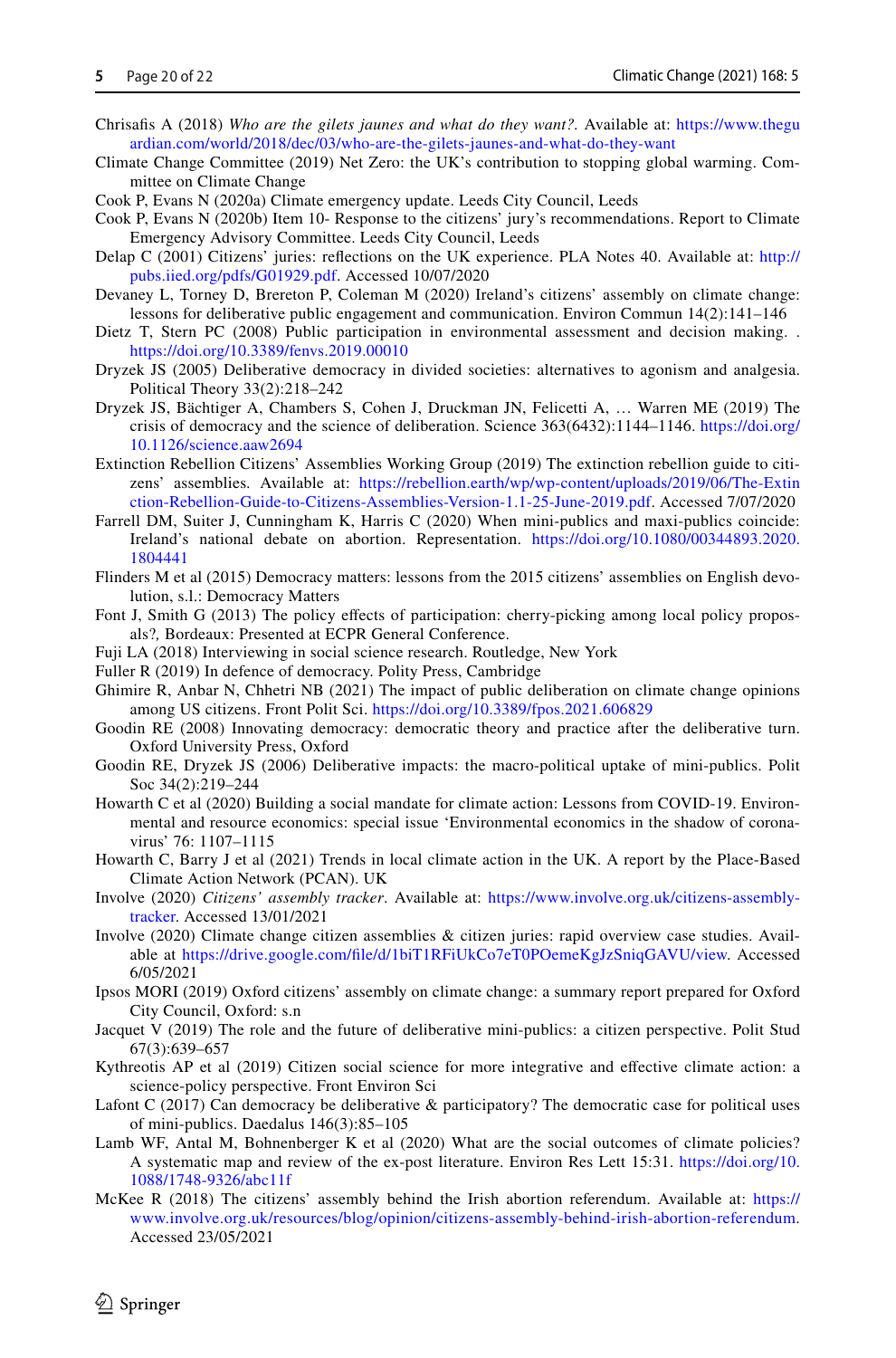- <span id="page-20-11"></span>Mellier C, Wilson R (2020) Getting climate citizens' assemblies right*.* Available at: [https://carnegieeu](https://carnegieeurope.eu/2020/11/05/getting-climate-citizens-assemblies-right-pub-83133) [rope.eu/2020/11/05/getting-climate-citizens-assemblies-right-pub-83133](https://carnegieeurope.eu/2020/11/05/getting-climate-citizens-assemblies-right-pub-83133). Accessed 1/12/2020
- <span id="page-20-7"></span>Niemeyer S (2013) Democracy and climate change: what can deliberative democracy contribute? Aust J Polit Hist 59(3):429–448
- <span id="page-20-15"></span>Oxford City Council (2019a) City Council responds to Oxford Citizens' Assembly on Climate Change and outlines 19million pound climate emergency budget. Available at: [https://www.oxford.gov.uk/news/](https://www.oxford.gov.uk/news/article/1275/city_council_responds_to_oxford_citizens_assembly_on_climate_change_and_outlines_19m_climate_emergency_budget#:~:text=Oxford%20City%20Council%20has%20responded,Zero%20Carbon%20Council%20and%20city) [article/1275/city\\_council\\_responds\\_to\\_oxford\\_citizens\\_assembly\\_on\\_climate\\_change\\_and\\_outlines\\_](https://www.oxford.gov.uk/news/article/1275/city_council_responds_to_oxford_citizens_assembly_on_climate_change_and_outlines_19m_climate_emergency_budget#:~:text=Oxford%20City%20Council%20has%20responded,Zero%20Carbon%20Council%20and%20city) [19m\\_climate\\_emergency\\_budget#:~:text=Oxford%20City%20Council%20has%20responded,Zero%](https://www.oxford.gov.uk/news/article/1275/city_council_responds_to_oxford_citizens_assembly_on_climate_change_and_outlines_19m_climate_emergency_budget#:~:text=Oxford%20City%20Council%20has%20responded,Zero%20Carbon%20Council%20and%20city) [20Carbon%20Council%20and%20city.](https://www.oxford.gov.uk/news/article/1275/city_council_responds_to_oxford_citizens_assembly_on_climate_change_and_outlines_19m_climate_emergency_budget#:~:text=Oxford%20City%20Council%20has%20responded,Zero%20Carbon%20Council%20and%20city) Accessed 20/10/2020
- <span id="page-20-16"></span>Oxford City Council (2019b) Oxford's population. Available at: [https://www.oxford.gov.uk/info/20131/](https://www.oxford.gov.uk/info/20131/population/459/oxfords_population) [population/459/oxfords\\_population.](https://www.oxford.gov.uk/info/20131/population/459/oxfords_population) Accessed 20/11/2020
- <span id="page-20-17"></span>Oxford City Council (2020a) City Council to hold Oxford's frst Youth Climate Summit. Available at: [https://www.oxford.gov.uk/news/article/1491/city\\_council\\_to\\_hold\\_oxford\\_s\\_frst\\_youth\\_climate\\_](https://www.oxford.gov.uk/news/article/1491/city_council_to_hold_oxford_s_first_youth_climate_summit) [summit.](https://www.oxford.gov.uk/news/article/1491/city_council_to_hold_oxford_s_first_youth_climate_summit) Accessed 20/11/2020
- <span id="page-20-18"></span>Oxford City Council (2020b) Zero emission zone pilot proposal out for fnal consultation. Available at: [https://www.oxford.gov.uk/news/article/1625/zero\\_emission\\_zone\\_pilot\\_proposal\\_out\\_for\\_final\\_](https://www.oxford.gov.uk/news/article/1625/zero_emission_zone_pilot_proposal_out_for_final_consultation) [consultation.](https://www.oxford.gov.uk/news/article/1625/zero_emission_zone_pilot_proposal_out_for_final_consultation) Accessed 20/11/2020
- <span id="page-20-19"></span>Oxford City Council (2020c) Oxford City Council announces city has achieved 2020 emissions reduction target and sets date for Zero Carbon Oxford summit. Available at: [https://www.oxford.gov.uk/news/](https://www.oxford.gov.uk/news/article/1654/oxford_city_council_announces_city_has_achieved_2020_emissions_reduction_target_and_sets_date_for_zero_carbon_oxford_summit#:~:text=In%20its%20proposed%20Budget%202021,across%20all%20of%20its%20operations) [article/1654/oxford\\_city\\_council\\_announces\\_city\\_has\\_achieved\\_2020\\_emissions\\_reduction\\_target\\_](https://www.oxford.gov.uk/news/article/1654/oxford_city_council_announces_city_has_achieved_2020_emissions_reduction_target_and_sets_date_for_zero_carbon_oxford_summit#:~:text=In%20its%20proposed%20Budget%202021,across%20all%20of%20its%20operations) [and\\_sets\\_date\\_for\\_zero\\_carbon\\_oxford\\_summit#:~:text=In%20its%20proposed%20Budget%20202](https://www.oxford.gov.uk/news/article/1654/oxford_city_council_announces_city_has_achieved_2020_emissions_reduction_target_and_sets_date_for_zero_carbon_oxford_summit#:~:text=In%20its%20proposed%20Budget%202021,across%20all%20of%20its%20operations) [1,across%20all%20of%20its%20operations](https://www.oxford.gov.uk/news/article/1654/oxford_city_council_announces_city_has_achieved_2020_emissions_reduction_target_and_sets_date_for_zero_carbon_oxford_summit#:~:text=In%20its%20proposed%20Budget%202021,across%20all%20of%20its%20operations). Accessed 13/02/2021
- <span id="page-20-20"></span>Oxford City Council (2020d) Oxford City Council holds Youth Climate Summit on how city can tackle the climate emergency. Available at: [https://www.oxford.gov.uk/news/article/1629/oxford\\_city\\_](https://www.oxford.gov.uk/news/article/1629/oxford_city_council_holds_youth_climate_summit_on_how_city_can_tackle_the_climate_emergency)council holds youth climate summit on how city can tackle the climate emergency. Accessed [council\\_holds\\_youth\\_climate\\_summit\\_on\\_how\\_city\\_can\\_tackle\\_the\\_climate\\_emergency.](https://www.oxford.gov.uk/news/article/1629/oxford_city_council_holds_youth_climate_summit_on_how_city_can_tackle_the_climate_emergency) 13/02/2021
- <span id="page-20-22"></span>Oxford City Council (2021) Council outlines how it aims to become a Zero Carbon Council by 2030 at the latest. Available at: [https://www.oxford.gov.uk/news/article/1705/council\\_outlines\\_how\\_it\\_aims\\_to\\_](https://www.oxford.gov.uk/news/article/1705/council_outlines_how_it_aims_to_become_a_zero_carbon_council_by_2030_at_the_latest) [become\\_a\\_zero\\_carbon\\_council\\_by\\_2030\\_at\\_the\\_latest.](https://www.oxford.gov.uk/news/article/1705/council_outlines_how_it_aims_to_become_a_zero_carbon_council_by_2030_at_the_latest) Accessed 13/02/2021
- <span id="page-20-12"></span>Pow J, van Dijk L, Marien S (2020) It's not just the taking part that counts: 'like me' perceptions connect the wider public to minipublics. J Delib Democracy 16(2). <https://doi.org/10.16997/jdd.368>
- <span id="page-20-14"></span>Rapley T (2011) Encountering method: interviews. Qualitative research practice. SAGE Publications Ltd., London, pp 16–34
- <span id="page-20-9"></span>Roberts J, Escobar O (2015) Involving communities in deliberation: a study of three citizens' juries on onshore wind farms in Scotland. ClimateXChange, Edinburgh
- <span id="page-20-0"></span>Rode P (2019) Climate emergency and cities: an urban-led mobilisation?. LSE Cities Discussion Papers, Research Strand 02: Cities, Climate Change and the Environment
- <span id="page-20-6"></span>Rode P, Flynn R (2020) *Towards a concept and framework for governing complex emergencies.* Policy Brief 02, LSE Cities. Available at [https://www.lse.ac.uk/Cities/Assets/Documents/EGI-Publications/PB02-](https://www.lse.ac.uk/Cities/Assets/Documents/EGI-Publications/PB02-EN.pdf) [EN.pdf.](https://www.lse.ac.uk/Cities/Assets/Documents/EGI-Publications/PB02-EN.pdf) Accessed 6/05/2021
- <span id="page-20-3"></span>Sandover R, Moseley A, Devine-Wright P (2021) Contrasting views of citizens' assemblies: stakeholder perceptions of public deliberation on climate change. Frton Polit Sci. [https://doi.org/10.17645/pag.](https://doi.org/10.17645/pag.v9i2.4019) [v9i2.4019](https://doi.org/10.17645/pag.v9i2.4019)
- <span id="page-20-13"></span>Seale C, Gobo G et al (2011) Introduction: inside qualitative research. In: Seale C, Gobo G, Gubrium JF, Silverman D (eds) Qualitative research practice. SAGE Publications Ltd, London, pp 1–13
- <span id="page-20-10"></span>Shared Future (2019) Leeds climate change citizens' jury recommendations. Available at: [https://www.leeds](https://www.leedsclimate.org.uk/sites/default/files/CJ%20recommendations%20FINAL%20_0.pdf) [climate.org.uk/sites/default/fles/CJ%20recommendations%20FINAL%20\\_0.pdf.](https://www.leedsclimate.org.uk/sites/default/files/CJ%20recommendations%20FINAL%20_0.pdf) Accessed 10/06/2020
- <span id="page-20-5"></span><span id="page-20-2"></span>Smith G, Wales C (2000) Citizens juries' and deliberative democracy. Polit Stud 48:51–65 Steentjes DK et al (2020) British public perceptions of climate risk. Adaptation options and resilience:
- topline fndings of a GB survey conducted in October 2019, s.l.: UK Climate Resilience Programme
- <span id="page-20-4"></span>Steentjes K, Poortinga W, Demski C, Whitmarsh L (2021) UK perceptions of climate change and lifestyle changes. CAST Briefng Paper 08
- <span id="page-20-8"></span>Svara JH, Denhardt J (2010) Connected communities: local governments as a partner in citizen engagement and community building, White Paper for Alliance for Innovation. Arizona State University
- <span id="page-20-21"></span>Tullar M, Colwell J (2019) Initial response to Report on Citizens' Assembly on Climate Change. Oxford City Council, Oxford
- <span id="page-20-1"></span>UNDP & University of Oxford (2021) People's climate vote. Results*.* Available online at fle:///Users/ Cookie/Downloads/UNDP-Oxford-Peoples-Climate-Vote-Results.pdf